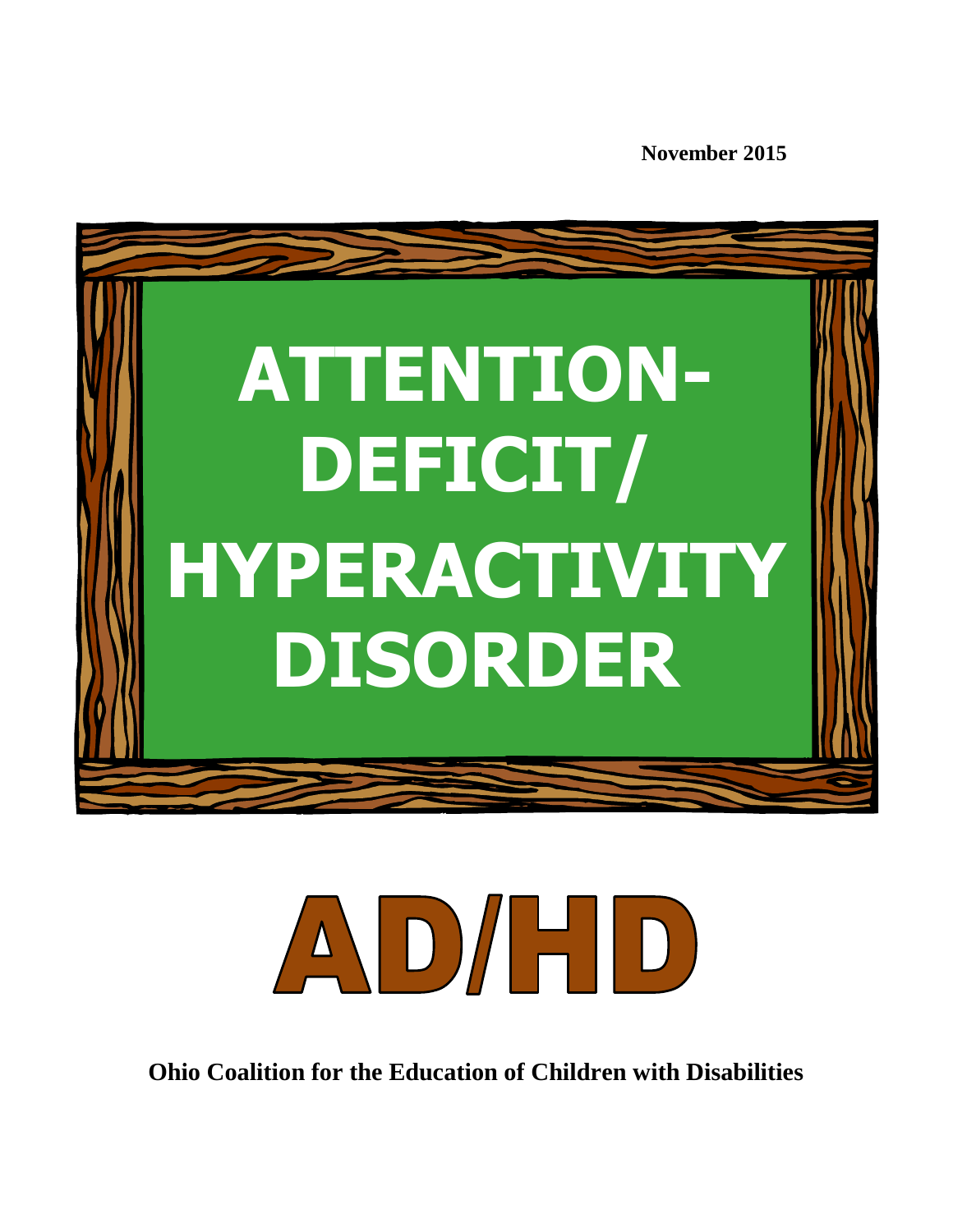The Ohio Coalition for the Education of Children with Disabilities (OCECD) is a statewide, nonprofit organization that serves families of infants, toddlers, children and youth with disabilities in Ohio, and agencies who provide services to them. OCECD works through the coalition efforts of more than 35 parent and professional disability organizations which comprise the Coalition.

Established in 1972 and staffed primarily by parents of children and adults with disabilities, persons with disabilities, and education professionals, the Coalition's mission is to ensure that every Ohio child with special needs receives a free, appropriate, public education in the least restrictive environment to enable that child to reach his/her highest potential. Throughout Ohio, the Coalition's services reach families of children and youth, birth through twenty-six, with all disabilities.

OCECD's programs help parents become informed and effective representatives for their children in all educational settings. In addition, youth are assisted to advocate for themselves. Through knowledge about laws, resources, rights and responsibilities, families are better able to work with agencies to ensure that appropriate services are received for the benefit of their sons and daughters.



### **OHIO COALITION FOR THE EDUCATION OF CHILDREN WITH DISABILITIES**

 **165 WEST CENTER STREET, SUITE 302 MARION, OHIO 43302-3741 (740) 382-5452 (844) 382-5452 (Toll Free) (740) 383-6421 (Fax) www.ocecd.org**

Download the free mobile barcode reader on your smartphone at **www.i-nigma.com** and scan this barcode to visit our website instantly and get more information about OCECD.



Printing made possible by U.S. Department of Education, Office of Special Education and Rehabilitation Services – P.L. 108-466 Individuals with Disabilities Education Improvement Act, and the Ohio Department of Education, Office for Exceptional Children and Office for Early Learning and School Readiness. However, the opinions expressed herein do not necessarily reflect the position or policy of the U.S. Department of Education, and no official endorsement by the U.S. Department of Education should be inferred.

**Revised 11/2015. Price \$10.00 – One copy FREE to parents in Ohio as supplies are available. © 2011 by the Ohio Coalition for the Education of Children with Disabilities. DO NOT COPY.**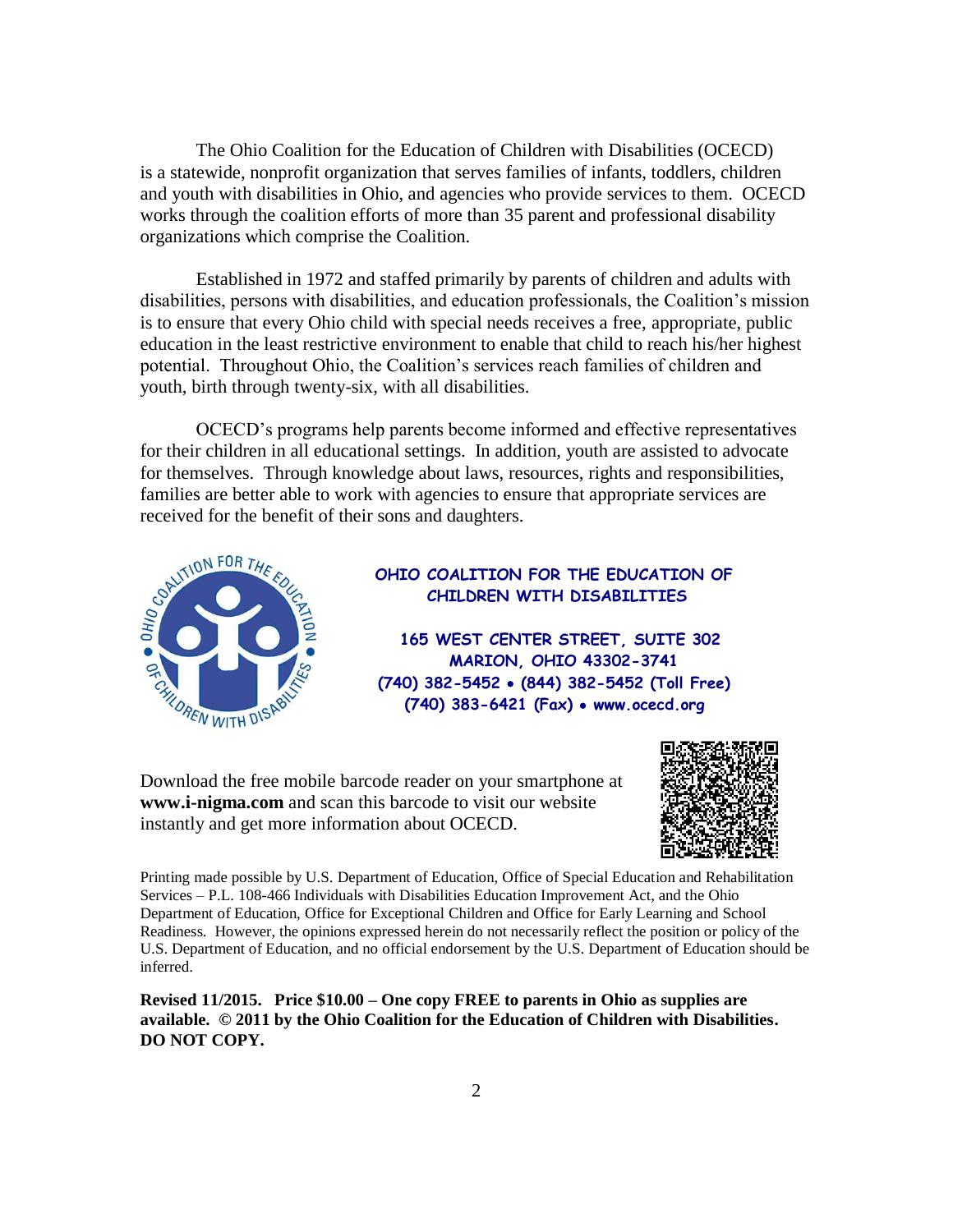# **Table of Contents**

|                                                             | Page 4     |
|-------------------------------------------------------------|------------|
| What are the Diagnostic Features of AD/HD?                  | Page 5     |
|                                                             | Page 6-8   |
| Securing Special Education or Educational Accommodations    | Page 9     |
| Step by Step Walk Through Special Education Process         | Page 10-14 |
|                                                             | Page 15-16 |
|                                                             | Page 17    |
|                                                             | Page 18-19 |
| Suggested Strategies for Success in School                  | Page 20-21 |
|                                                             | Page 22-23 |
|                                                             | Page 24-26 |
| Materials on AD/HD for Parents, Educators and Professionals | Page 26-29 |
| Selected Materials on Special Education Law                 | Page 29    |
|                                                             | Page 30    |
|                                                             | Page 31    |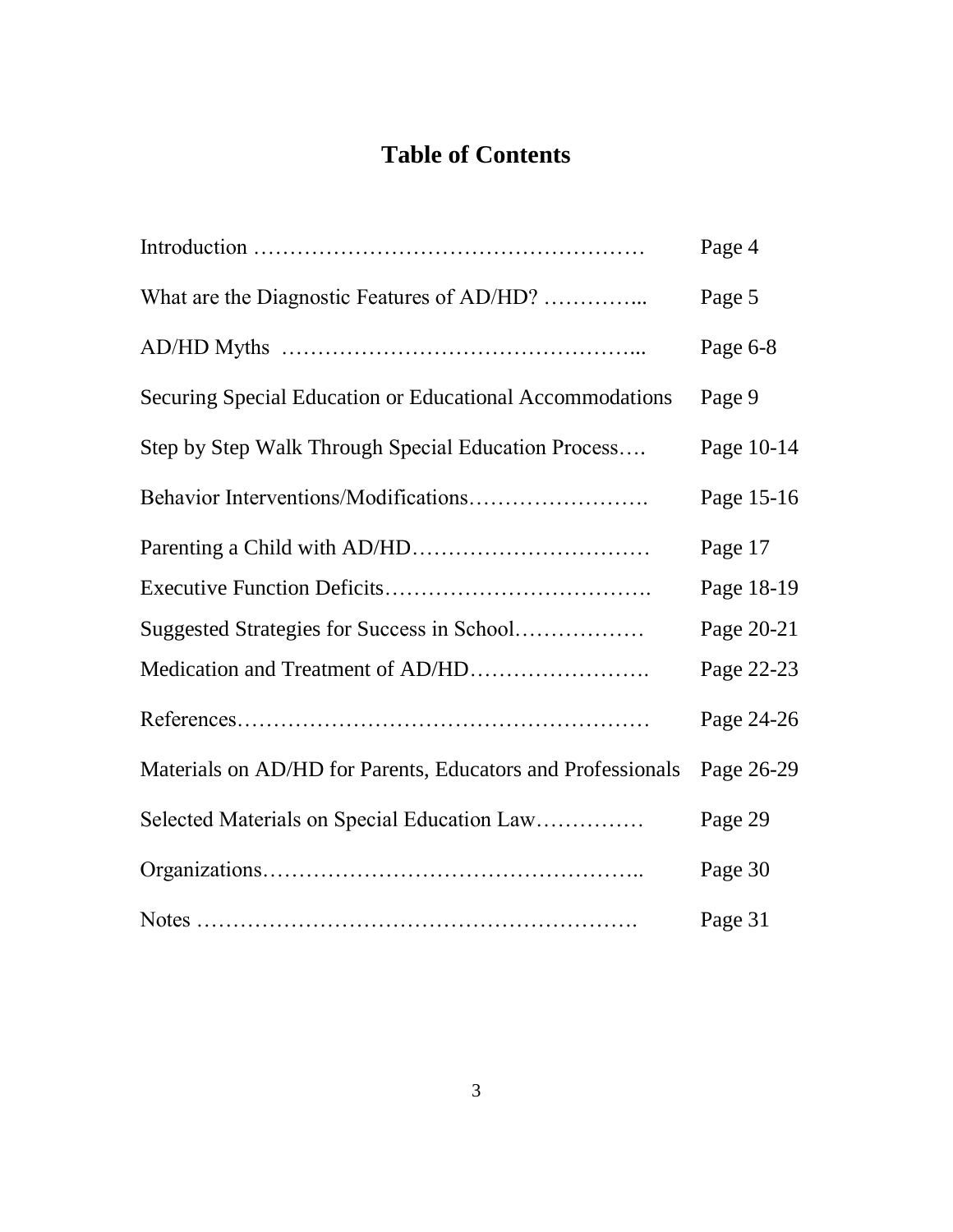# **ATTENTION-DEFICIT/HYPERACTIVITY DISORDER**

### **Introduction:**

Historically attention disorders may be documented as far back as the 1880's in stories about "Fidgety Phil." This behavior disorder has been identified by terms, such as, Minimal Brain Dysfunction, Attention Deficit Disorder With and Without Hyperactivity, Attention Deficit Hyperactivity Disorder, Undifferentiated Attention Deficit Disorder, and Attention Deficit Disorder.

In 2000, the American Psychiatric Association adopted the name Attention-Deficit/Hyperactivity Disorder (AD/HD). (DSM-IV-TR) Many continue to use the term ADD for those diagnosed as predominantly inattentive and ADHD for those diagnosed as predominantly hyperactive or impulsive. The fifth edition of the *Diagnostic and Statistical Manual of Mental Disorders* (DSM-5) was published May 27, 2013.

There are an estimated 1.5 to 2.5 million children with AD/HD in the United States. These children make up about 3-5 percent of a school's student population. Boys are diagnosed almost ten times more often than girls. Girls tend to be more inattentive and their symptoms are dismissed as those of a day dreamer. Although symptoms change with age, research studies reaffirm that children do not "outgrow" their AD/HD.

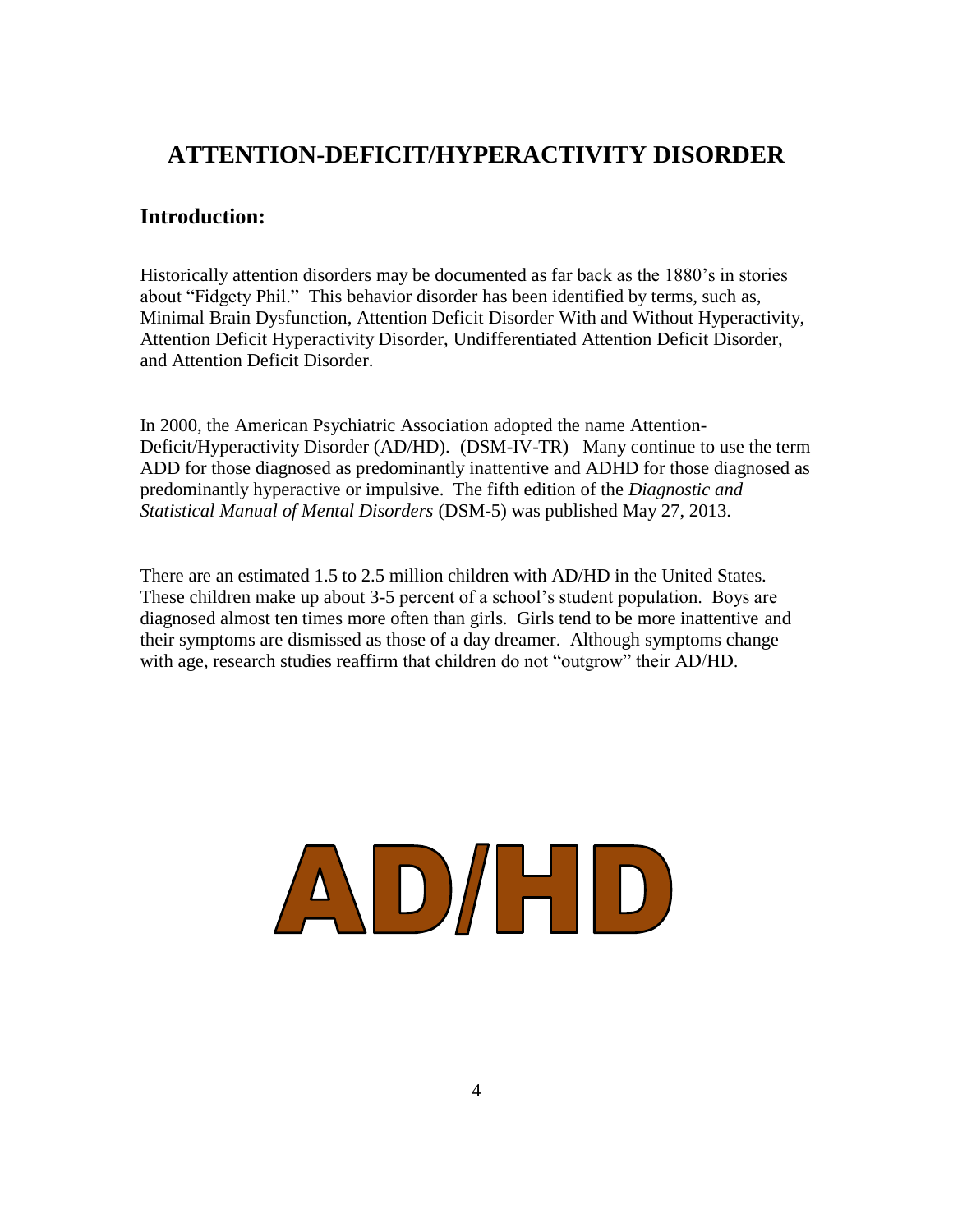# **What are the Diagnostic Features of AD/HD?**

According to the *Diagnostic and Statistical Manual of Mental Disorders*, Fourth Edition, Text Revision (DSM-IV-TR), the essential feature of Attention-Deficit/Hyperactivity Disorder is a "persistent pattern of inattention and/or hyperactivity-impulsivity that is more frequently displayed and more severe than is typically observed in individuals at a comparable level of development (Criterion A)."

Symptoms must be present before the age of 7 (Criterion B). Impairment or symptoms must be present in at least two settings, for example, at home and at school (Criterion C). There must be "clear evidence of interference with developmentally appropriate social, academic, or occupational functioning (Criterion D). The disturbance cannot better be accounted for by another mental disorder, such as, a mood disorder, anxiety disorder, autism, etc. (Criterion E).

Diagnosing AD/HD can be frustrating because there is no definitive way to test for it. It cannot be diagnosed by a blood test, electroencephalogram reading, CAT scan, PET scan, X-ray, or psychological test score. It is a neurological condition that involves problems with attention, hyperactivity and impulsivity. Research now is revealing that it may not be disorder of attention but rather a function of developmental failure in the brain circuitry that monitors inhibition and self-control. Children with AD/HD typically exhibit behavior that is classified as poor sustained attention or hyperactivity/impulsivity.

As a result, DSM-IV-TR lists three subtypes of AD/HD:

- Attention-Deficit/Hyperactivity Disorder, Combined Type
- Attention-Deficit/Hyperactivity Disorder, Predominantly Inattentive Type
- Attention-Deficit/Hyperactivity Disorder, Predominantly Hyperactive-Impulsive Type

Most children and adolescents with the disorder have the Combined Type. If symptoms do not meet the full criteria for the disorder, the child should be diagnosed with Attention-Deficit/Hyperactivity Disorder Not Otherwise Specified.

Although some children may be diagnosed with only AD/HD, the U.S. Department of Education reported that research studies have documented anywhere from seven to ninety-two percent of children with AD/HD also have learning disabilities. Likewise, children with AD/HD are more likely to have co-existing or comorbid psychiatric disorders, such as, anxiety, bipolar disorder, mood disorder. Obsessive Compulsive Disorder (OCD) and Oppositional Defiant Disorder (ODD), etc.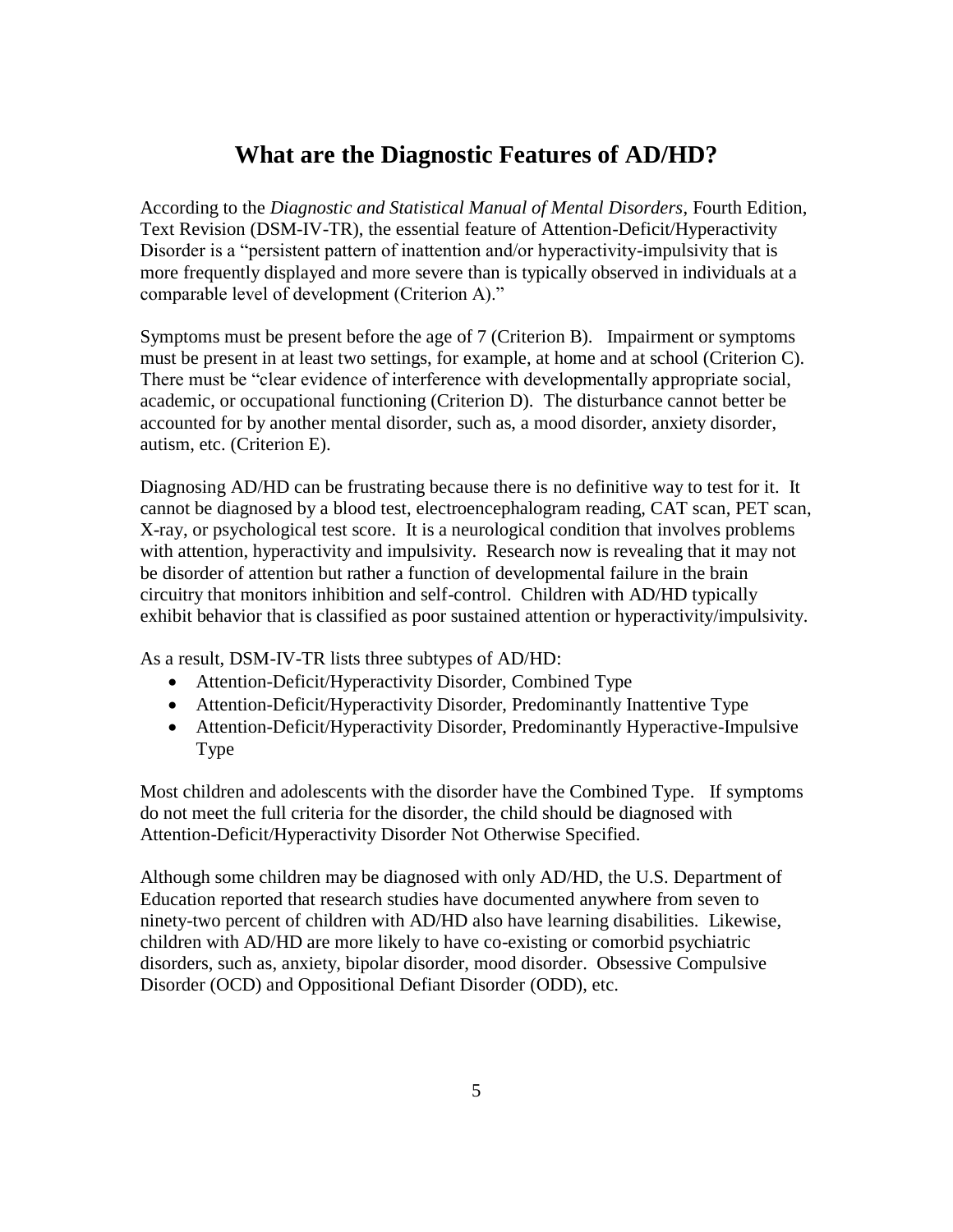# **AD/HD MYTHS**

Public perceptions of AD/HD are full of myths, misconceptions and misinformation. Many still assert that the disorder either does not exist or that it is the result of parents who have not learned how to manage their unruly or disorganized children. Others believe that children are misdiagnosed purposely due to parents wanting an academic advantage so that their children do well on high-stakes tests. There is no evidence-based research that supports any of these allegations. (Teeter Ellison, 2003).

Myth #1 AD/HD is Not a Real Disorder

The National Institute of Health, the Surgeon General of the United States, the United States Department of Education and an international community of clinical researchers, psychiatrists and physicians, concur that AD/HD is a valid disorder with severe, lifelong consequences. (NIMH, 2008)

### Myth #2 AD/HD is a Childhood Disorder

The notion that individuals outgrew AD/HD has been dispelled by long-term studies showing that anywhere from 70-80 percent of children with AD/HD exhibit symptoms into adolescence and young adulthood. (Barkley, 2000)

Myth #3 AD/HD is Over-Diagnosed

Changes in special education legislation in the early 1990s increased general awareness of AD/HD as a handicapping condition and provided the legal basis for diagnosis and treatments in the school setting. These legal mandates have increased the number of school-based services available to children with AD/HD and may have inadvertently led some to conclude the AD/HD is a new disorder that is over-diagnosed. (Teeter Ellison, 2003)

Myth #4 Children with AD/HD are Over-Medicated

"Most researchers believe that much of the increased use of stimulants reflects better diagnosis and more effective treatment of a prevalent disorder." (Surgeon General's Report, 2001, p. 149 as cited by Teeter Ellison, 2003)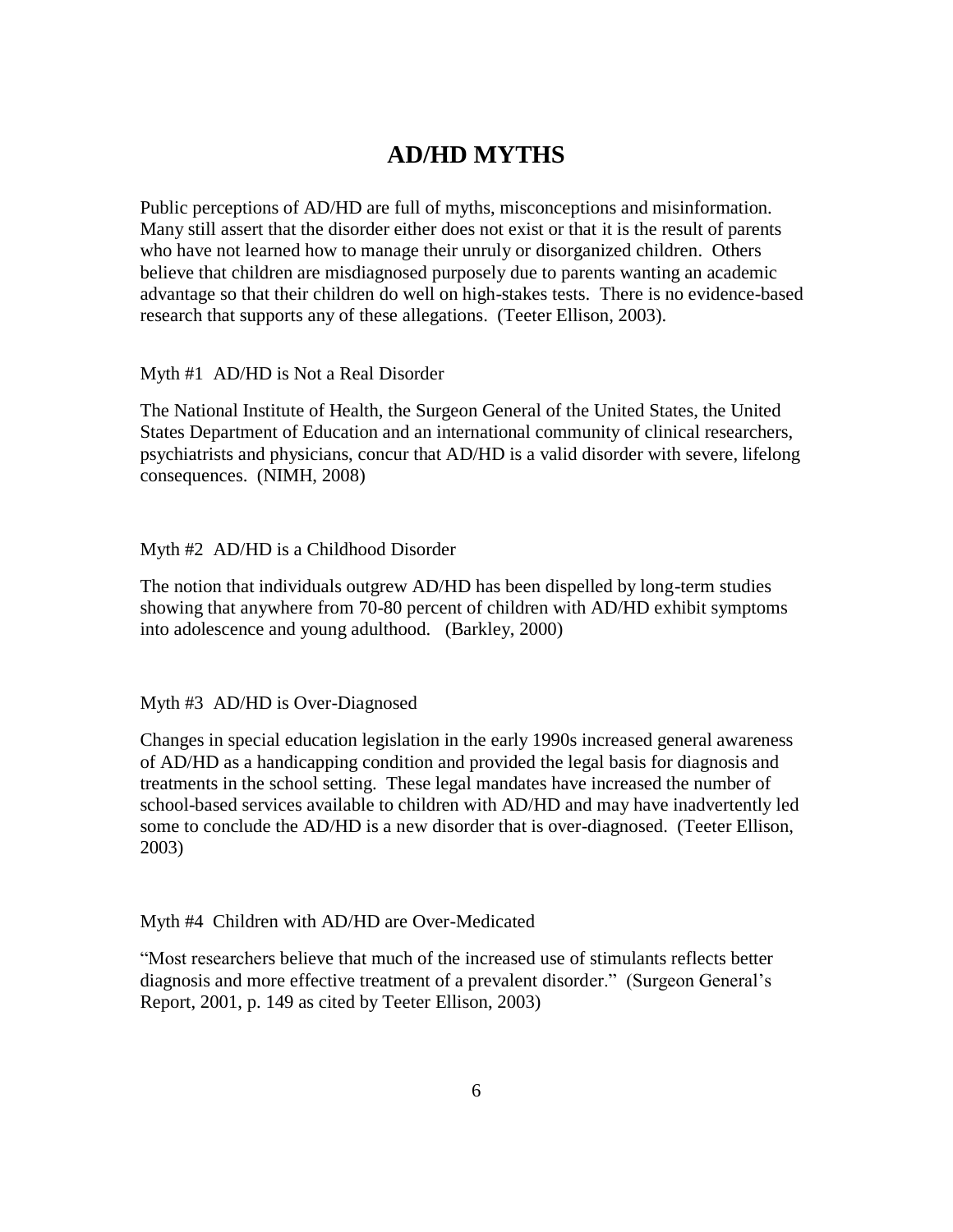

### Myth #5 Poor Parenting Caused AD/HD

This myth may be the most difficult to dispel because parenting characteristics do exacerbate AD/HD and increase the risk for the child to develop comorbid disorders. Barkley's research in 1998 concluded that AD/HD could no longer be based solely or even primarily on social factors, such parental characteristics, child management or home environment (p. 176). Related to this myth are parental beliefs that their children are responsible for their AD/HD symptoms. This may result in punitive parenting practices. (Barkley, 2000)

Myth #6 Girls Have Less Severe AD/HD Than Boys

According to the Surgeon General's Report on Mental Health (2001), girls are less likely to receive a diagnosis of and treatment for AD/HD compared to boys. Girls tend to have lower rates of hyperactivity and externalizing disorders than boys. Girls with AD/HD have more issues with severe internalizing disorders, such as, anxiety, depression, and low self-esteem.

### Myth #7 They Just Need to Try Harder

What exactly does try harder mean? How does the teacher know how hard the child is trying? What if the child is trying harder but trying "wrong?" When a child is told to try harder, and believes that he/she already is trying as hard as they can, is can be very frustrating. It is not about trying harder, but trying different. Therefore, evaluate and determine what the child is not getting, what the child needs to be successful, and then write an appropriate IEP or Section 504 plan based on those unique needs. A teacher or parent would never tell a blind child that if they tried harder they could see; therefore, do not expect trying harder will eliminate AD/HD or a learning disability.

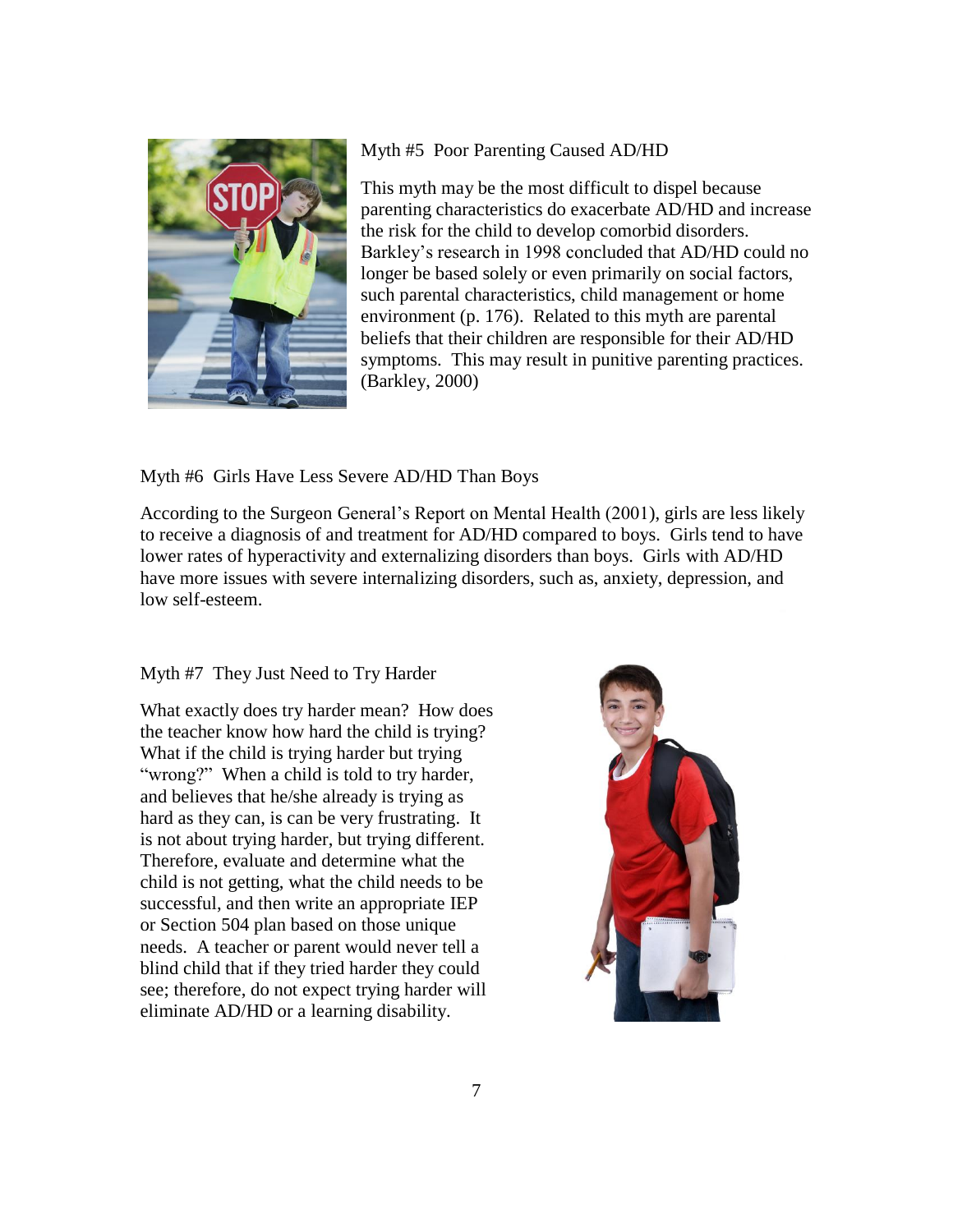Myth #8 Let Him Fail. Once the child sees the consequences, he will be motivated to do better.

For children with AD/HD, the child may not fully comprehend the consequences of failing and many of these students already have experienced a succession of failures. Schools and parents who take this "let him fail" approach are pointing the finger of accountability at the child rather than at themselves. If experiencing failure was the answer, the child would have gotten it the first or second time he failed. The child with AD/HD needs supports and strategies to succeed. (Lowe, 2005)

### Myth #9 Punishing the Child Will Make Him Do Better

How many parents and schools have punished the AD/HD child because of their disability? Has the AD/HD child been denied recess because of unfinished work due to being inattentive? Has the AD/HD child been given detentions for uncompleted assignments? If the goal is to help the AD/HD child to succeed, do not punish them for behaviors related to their disability. Realize that children with AD/HD struggle every moment of every day just to remember what they are supposed to be doing. Punishing a child with AD/HD for their disability related behaviors is like punishing a child in a wheelchair for not walking.

Myth #10 The AD/HD Child Will Never Go to College, So Why Bother.

Each year, more high school students with AD/HD and learning disabilities are furthering their education at the postsecondary level. Legal mandates under Section 504 have promoted the development of support services for both two and four-year college students. Under Section 504, postsecondary students with documented disabilities, such as AD/HD, may request modifications, accommodations and/or auxiliary aids that will enable them to participate in and benefit from all postsecondary educational programs and activities.

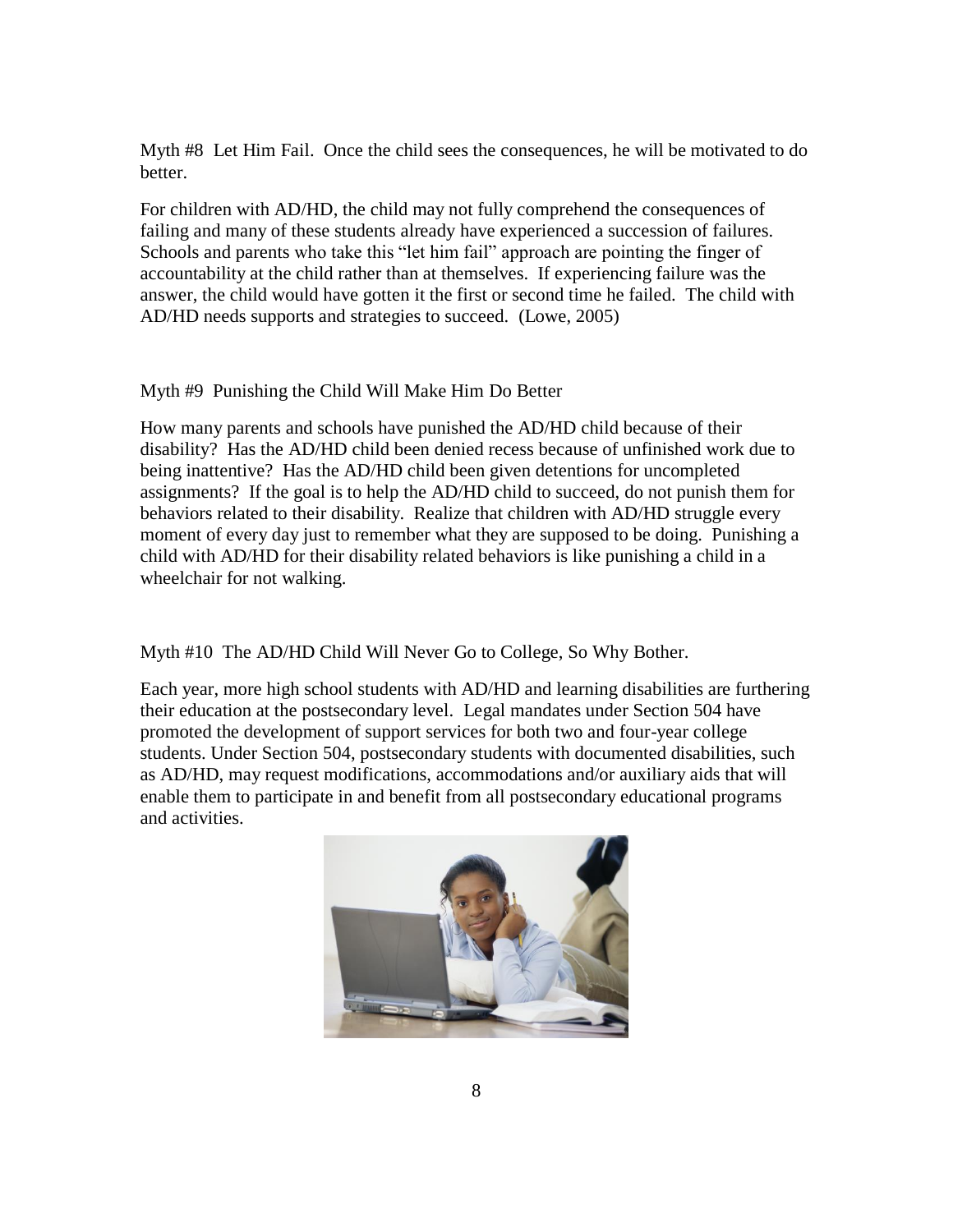## **Securing Special Education or Educational Accommodations**

There are two federal laws that guarantee a Free Appropriate Public Education (FAPE) and provide services and accommodations to eligible students with disabilities in the United States. They are:

- 1. Individuals with Disabilities Act 2004 (known as IDEA or IDEIA)
- 2. Section 504 of the Rehabilitation Act of 1973 (known as Section 504)

Both laws state that children with disabilities must be educated, as much as possible, with children who do not have disabilities. When the state law and federal law are different, the schools must follow the federal law, unless the state law provides the child with more protection. How do parents, professionals and teachers determine which law is best for the child?

There is no "best" choice. The child's needs and degree of impairment determine whether Section 504 or IDEA is appropriate when selecting and implementing instructional strategies for a child with AD/HD.

### **Section 504**

As a general rule, if a child is eligible for services under IDEA, he or she qualifies for protections under Section 504. However, not all students covered by Section 504 are eligible for IDEA services. If the child diagnosed with AD/HD does not need special education services, the child will not qualify for an IEP under IDEA; however, the child may qualify for accommodations under Section 504 of the Rehabilitation Act of 1973. In late 2008, Congress passed the Americans with Disabilities Act Amendents Act (ADAAA). This new law became effective on January 21, 2009. This law included a conforming amendment to Section 504 which broadened the interpretation of who can qualify for services. As a result, more students now may be eligible for services under Section 504.

To be eligible for services under Section 504, the child must have a physical or mental impairment that substantially limits at least one major life activity. Major life activities include: eating, sleeping, walking, standing, lifting, bending, concentrating, thinking, communicating, learning, reading, writing, performing math calculations, working, caring for oneself, and performing manual tasks. Denial of eligibility cannot be based on mitigating circumstances. For a child with AD/HD, the effect of medication cannot be used to deny eligibility. The new law clarifies that an impairment that substantially limits one major life activity does not need to limit other major life activities when determining 504 eligibility; for example, if the child's impairment substantially limits reading, it does not have to limit learning in order to be eligible for 504 services.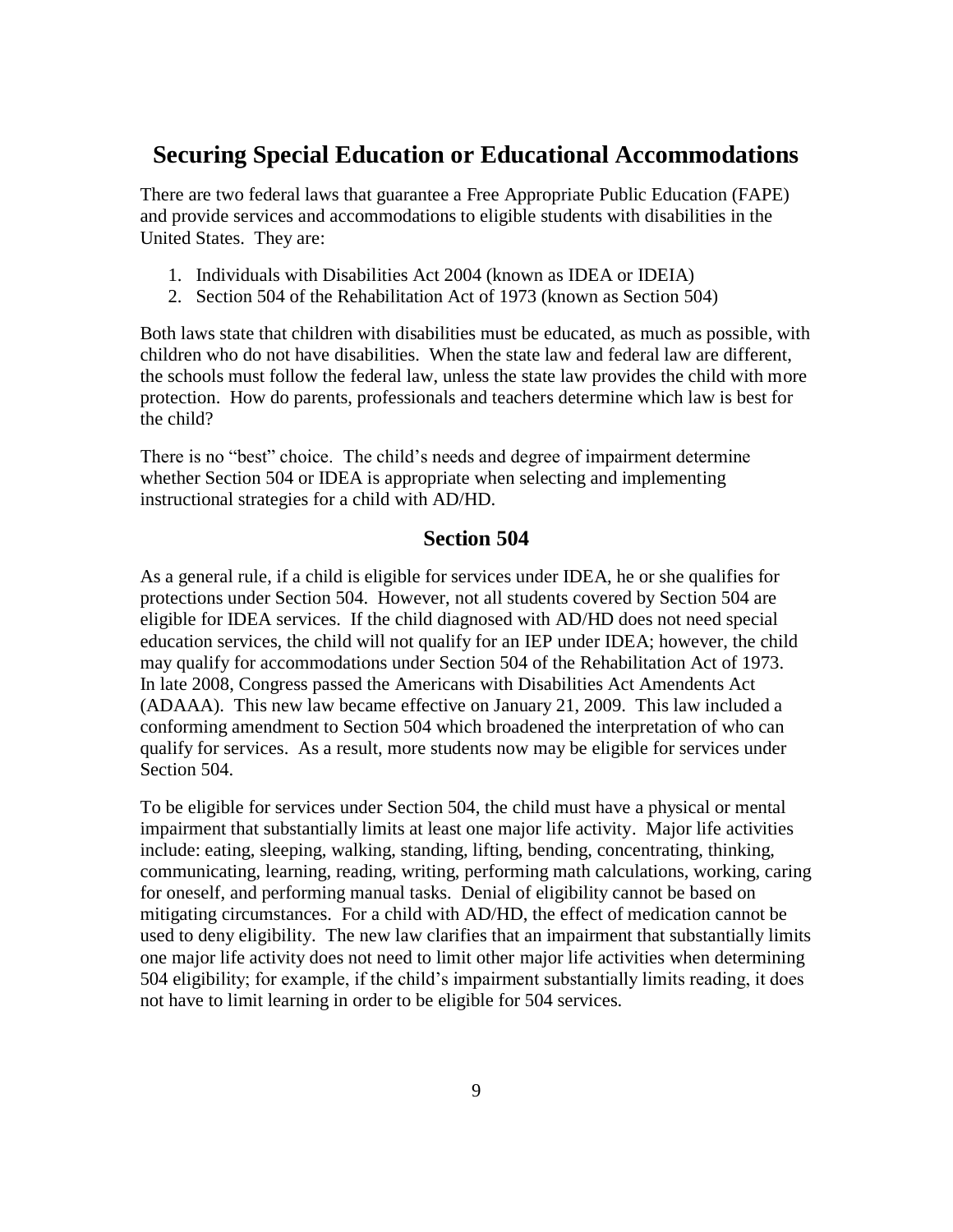Other opportunities for students to received accommodations under Section 504:

- when a student is determined to no longer need an IEP;
- when a student is evaluated and determined ineligible under IDEA for special education services;
- when a student is found eligible for an IEP but the student's parents refuse to consent to the provision of special education services; or
- when parents decide to revoke consent for special education services after initial consent and delivery of IEP services (Cortiella, 2010)

School related problems that may qualify a child with AD/HD for 504 interventions:

- Performing below ability level
- Noncompliance to rules/discipline problems
- Incomplete assignments
- Difficulty following directions
- Disorganization
- Poor handwriting
- Poor note taker
- Poor test-taking skills
- Off-task behavior (Illes, 2007)

Behavioral Accommodations for a student with AD/HD may include:

- Daily notes home
- Behavior contracts
- Incentive/reward programs
- Anger management training
- Peer buddy for recess or transitioning between classrooms

Academic Accommodations for a student with AD/HD may include:

- Reduced quantity of work/focus on quality
- Designated note taker
- Alternate way to complete written assignments and tests (orally)
- Reduced homework
- Untimed tests
- Peer tutor
- Organizational monitoring
- Assistive technology (laptop, calculators)

If interested in a more complete list, call 1-844-382-5452 to request a free copy of OCECD's Section 504 publication or go to our website, www.ocecd.org.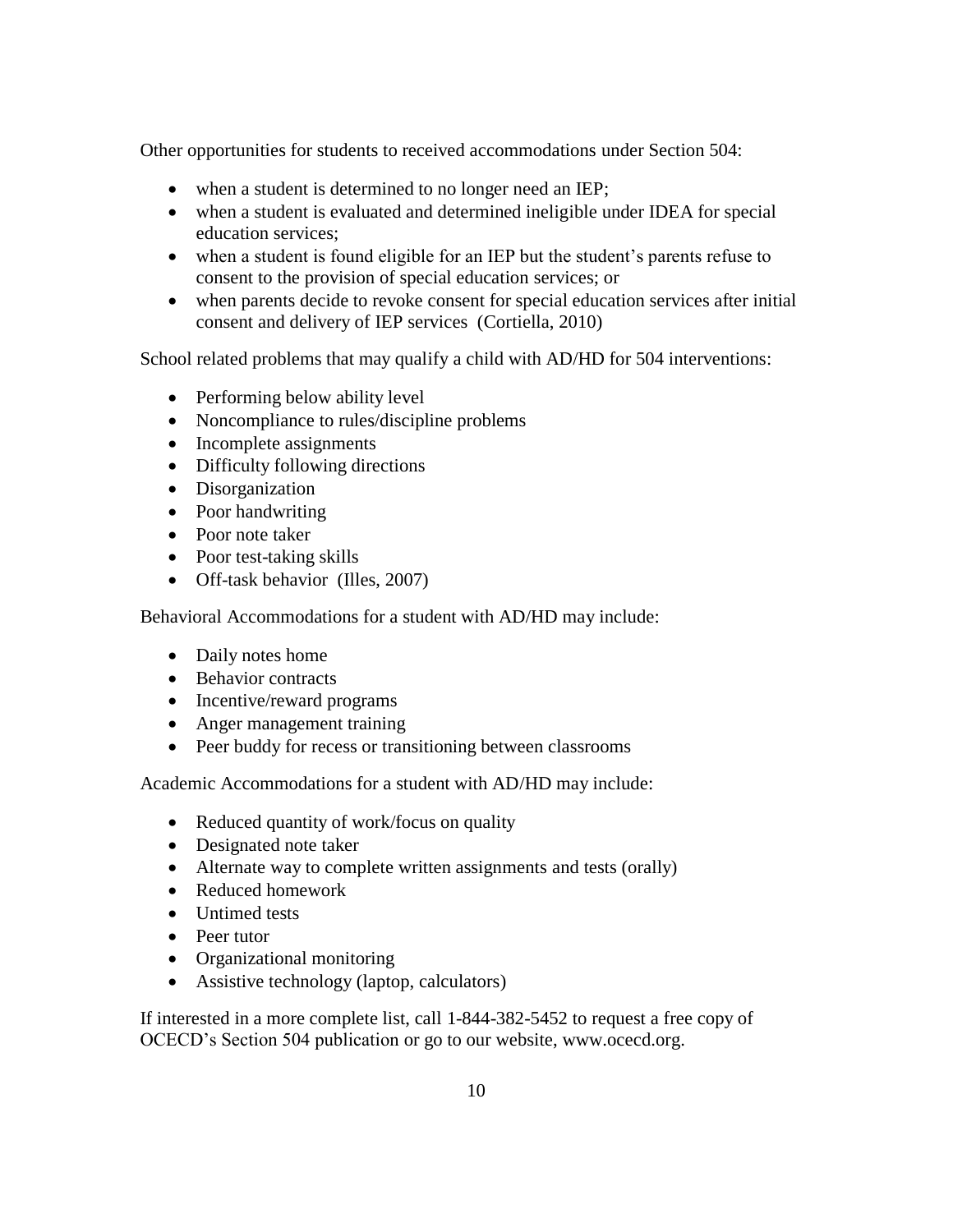If the school refuses to consider Section 504 accommodations, they must provide the parents with a copy of their due process rights under 504. School districts are required to have a 504 Coordinator and employ procedural safeguards regarding the identification, evaluation, or educational placement because of a disability. Parents must be told about these procedures.

### **If the school district is unable to provide this information, please contact the Office for Civil Rights 1-216-522-4970**.

For students with AD/HD who need simple accommodations or minor changes to their academic day, a Section 504 plan may be the appropriate choice. Section 504, unlike IDEA, does not ensure that a child with a disability will receive an educational program based upon the child's unique needs that will provide the child with educational benefit or prepare the child for post-secondary employment and independent living.



### **Individualized Education Program (IEP)**

Federal law requires public schools to provide every student with a "free appropriate public education" (FAPE) in the least restrictive environment (LRE). Even though Federal law requires public schools to provide services to eligible student with AD/HD, it often is up to the parents to work with the school to set up these services and accommodations and to monitor their child's progress.

### **Here is a step-by-step walk through the special education process.**

### Step 1: Get an Accurate Evaluation

Write a letter to your school requesting an initial evaluation. Send your letter by certified mail with a green return card so that you have proof of delivery. Should the school district deny your request or you disagree with the school's findings, you may arrange for a private evaluation or an independent educational evaluation (IEE). In some cases, the school may have to pay for the IEE. Parents also will receive a copy of the Ohio's procedural safeguard notice: *Whose IDEA Is This?*

*Note: A private assessment with a recommendation for IEP services will not initiate an IEP for your child. You must contact the school, in writing, and request an initial evaluation to determine whether or not your child is eligible for special education. This often holds true for obtaining Section 504 services. See sample letter on next page.*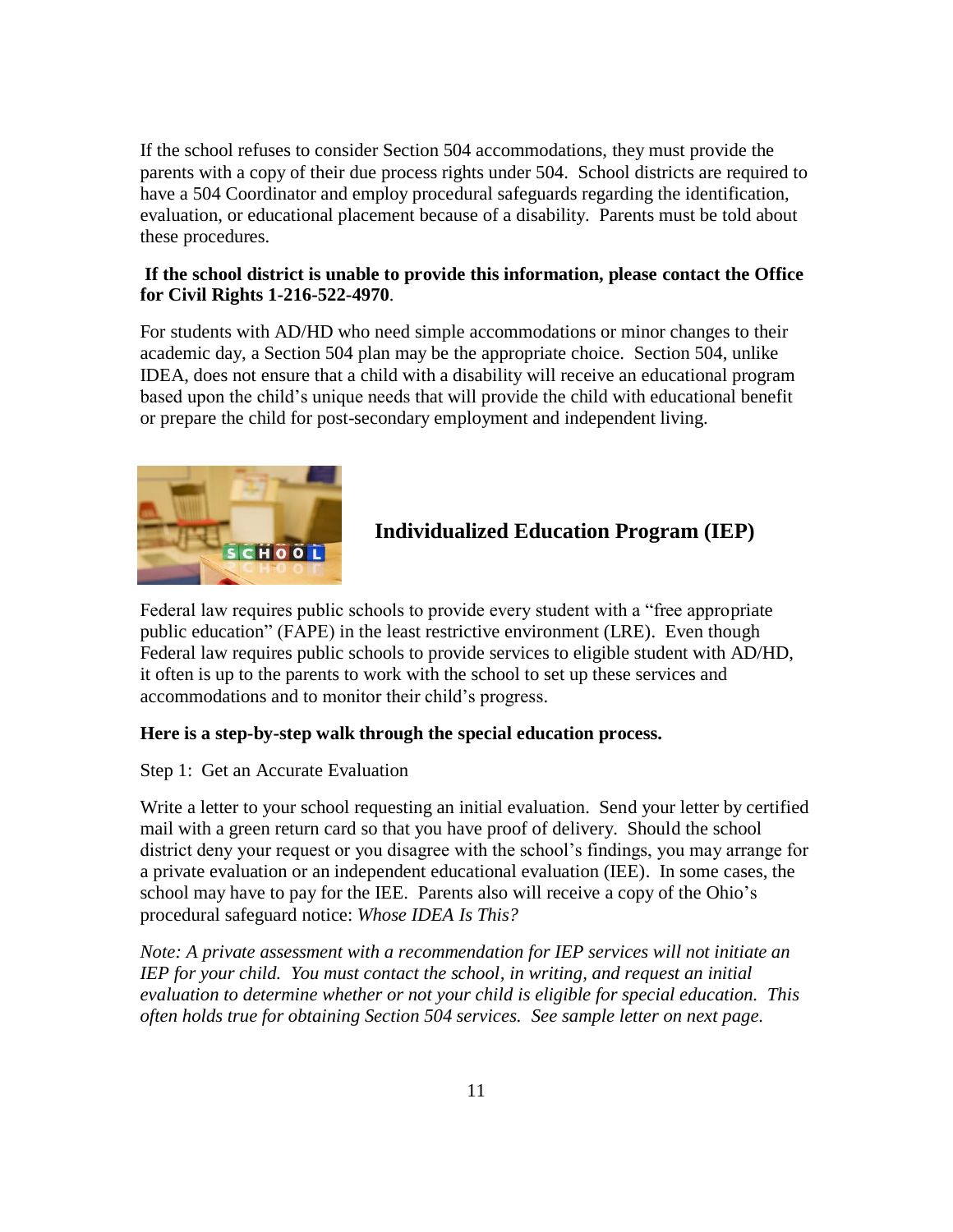Date you write your letter **(Include month, day and year)**

Full Name of Person to whom you are writing **(the Principal or the Special Education Director)** Person's Title **(Principal, Special Education Director)** Name of School Full Address of School

### Dear **(Use their title [Dr.; Mr.; Mrs.; Ms.] and last name):**

I am writing to request that my son/daughter, (child's name), be evaluated for special education and related services. I am concerned that (child's name) is having problems in school and I believe he/she may need special services in order to learn. (Child's name) is in the \_\_\_\_ grade at (name of school). (Teacher's name) is his/her teacher.

Specifically, I am concerned because (child's name) does/does not (give a few specific examples of your child's problems at school).

We have tried the following to help (child's name): (If you or the school have done anything extra to help your child, briefly state it here).

This letter serves as my request and consent for an evaluation of my child. Please provide me the name and telephone number of the person who will be forwarded this letter and who will be coordinating the evaluation. You can send me the information or call me during the day at (daytime telephone number).

Thank you for your prompt attention to my request. I look forward to hearing from you within five school days of the date you receive this letter.

Sincerely,

Your Full Name Full Address Daytime Telephone Number

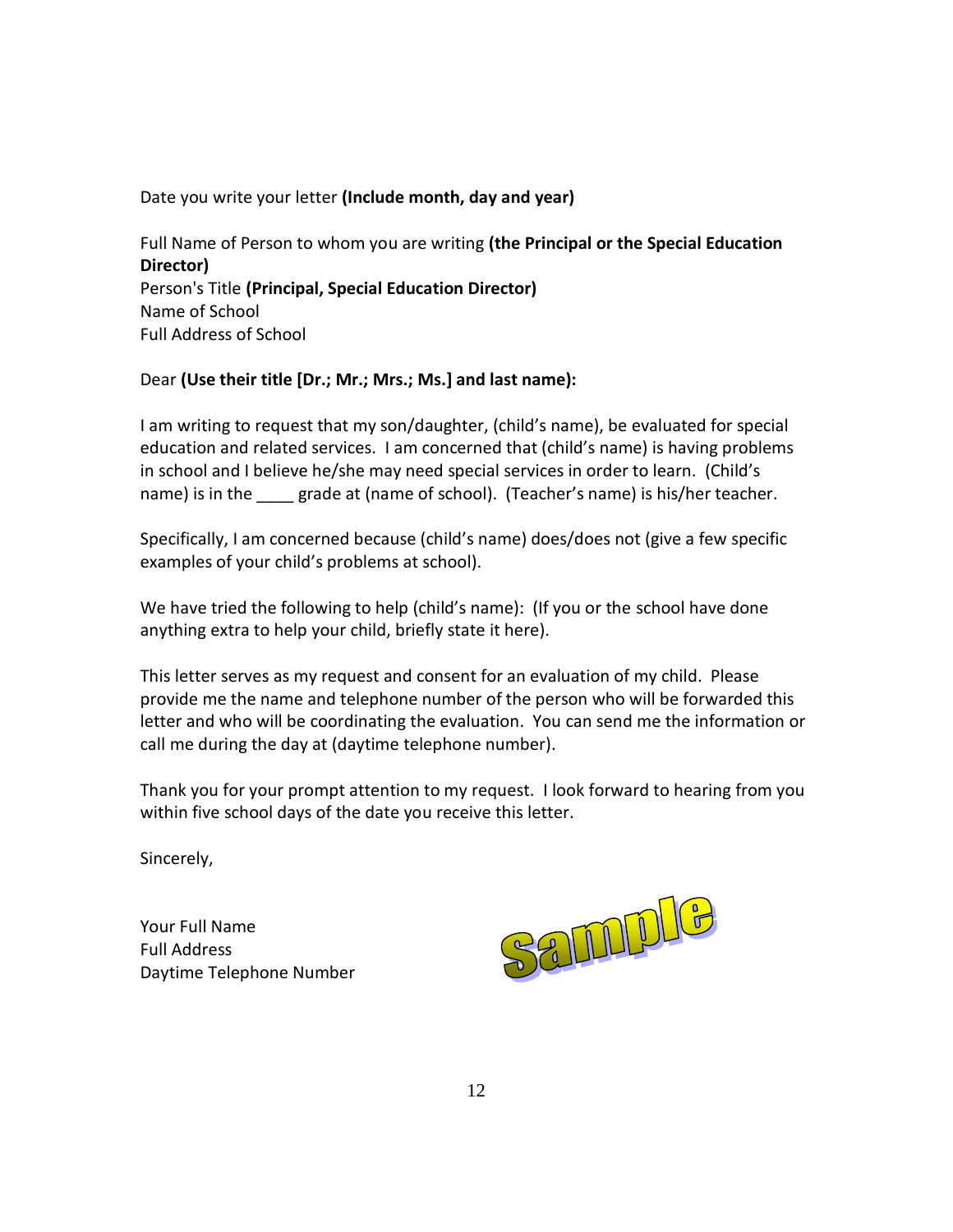Step 2: Meet with the Evaluation Team

Following the evaluation, the evaluation team will prepare the Evaluation Team Report (ETR). The parent or guardian will meet with the evaluation team to discuss the results and decide whether or not the child needs special education services to address how AD/HD impacts the child's ability to learn.

#### Step 3: Category of Eligibility

A child with AD/HD may qualify for special education under the IDEA category "Other Health Impairment (OHI). If the child has a significant reading problem or significant math issues, the child may qualify for Specific Learning Disability (SLD). Remember that the category for qualifying for an IEP does not limit the services that are provided. The IEP is "individualized" and must address *all* identified academic and functional needs of the student.

Step 4: Develop the Individualized Education Program (IEP)



Once the child qualifies for an IEP, the parent or guardian will meet with their child's IEP team to develop the IEP. The IEP will specify the child's educational goals and how those goals will be met in the least restrictive environment (LRE). LRE generally refers to the regular education classroom.

Goals must be specific, measurable and achievable. For example, the IEP must explain exactly how the child will be taught to stop interrupting the teacher. Unless strategies are specified, there is no way to guarantee proper implementation or to monitor progress.

The *Operating Standards for Ohio Educational Agencies serving Children with Disabilities* explains in detail the IEP and procedural safeguards. To print a free copy; [http://www.ode.state.oh.us/GD/Templates/Pages/ODE/ODEDetail.aspx?page=3&TopicR](http://www.ode.state.oh.us/GD/Templates/Pages/ODE/ODEDetail.aspx?page=3&TopicRelationID=968&ContentID=28143&Content=93404) [elationID=968&ContentID=28143&Content=93404](http://www.ode.state.oh.us/GD/Templates/Pages/ODE/ODEDetail.aspx?page=3&TopicRelationID=968&ContentID=28143&Content=93404)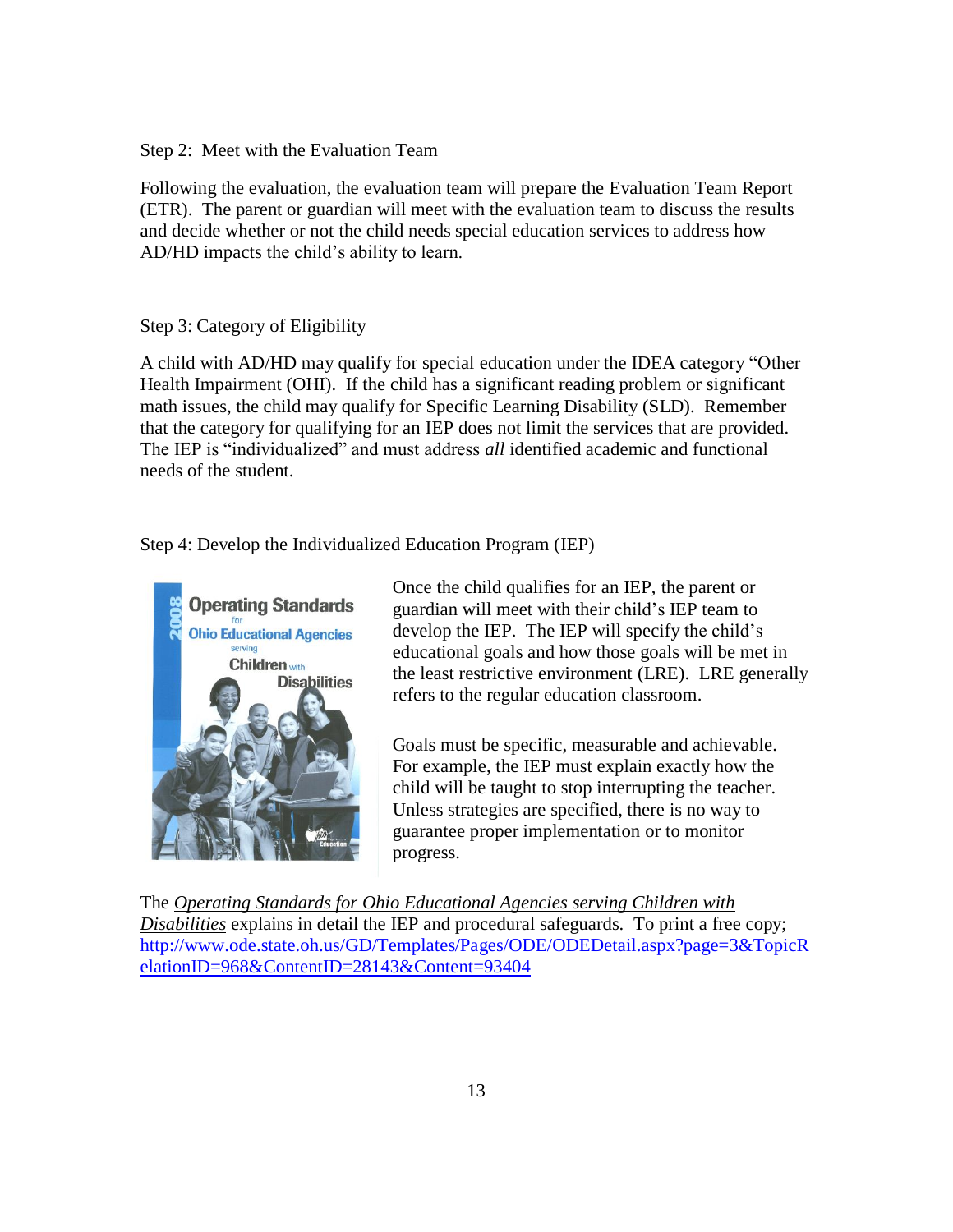Step 5: Insist on a Customized Plan

The IEP team cannot write the IEP based only on existing programs. IDEA requires the plan to be based on the child's identified needs as described in the ETR.

Step 6: Monitor Your Child's Progress

Be sure the IEP includes how and when Progress reports will be provided to the parent. Ohio law mandates that the parent receive progress reports at the same time grade cards are issued. However, the IEP can specify more frequent reporting. If your child is not making progress, do not wait until the IEP team meets for the annual IEP review. Whenever the IEP no longer is providing education benefit, call an IEP team meeting to discuss reviewing the current IEP goals and objectives and making revisions.

Step 7: Documentation

Put all requests, concerns and thank you's in writing and keep copies on file. After each IEP meeting or school conference, send a letter summarizing the main points and who you spoke with. A recent Supreme Court decision underscored the importance of keeping written records. The Court ruled that, in a due process hearing, the legal burden of proving that the IEP failed to meet a child's needs fell on the parents. In law, oral conversations, promises, or commitments never happened. Best advice is to Document, Document, Document!

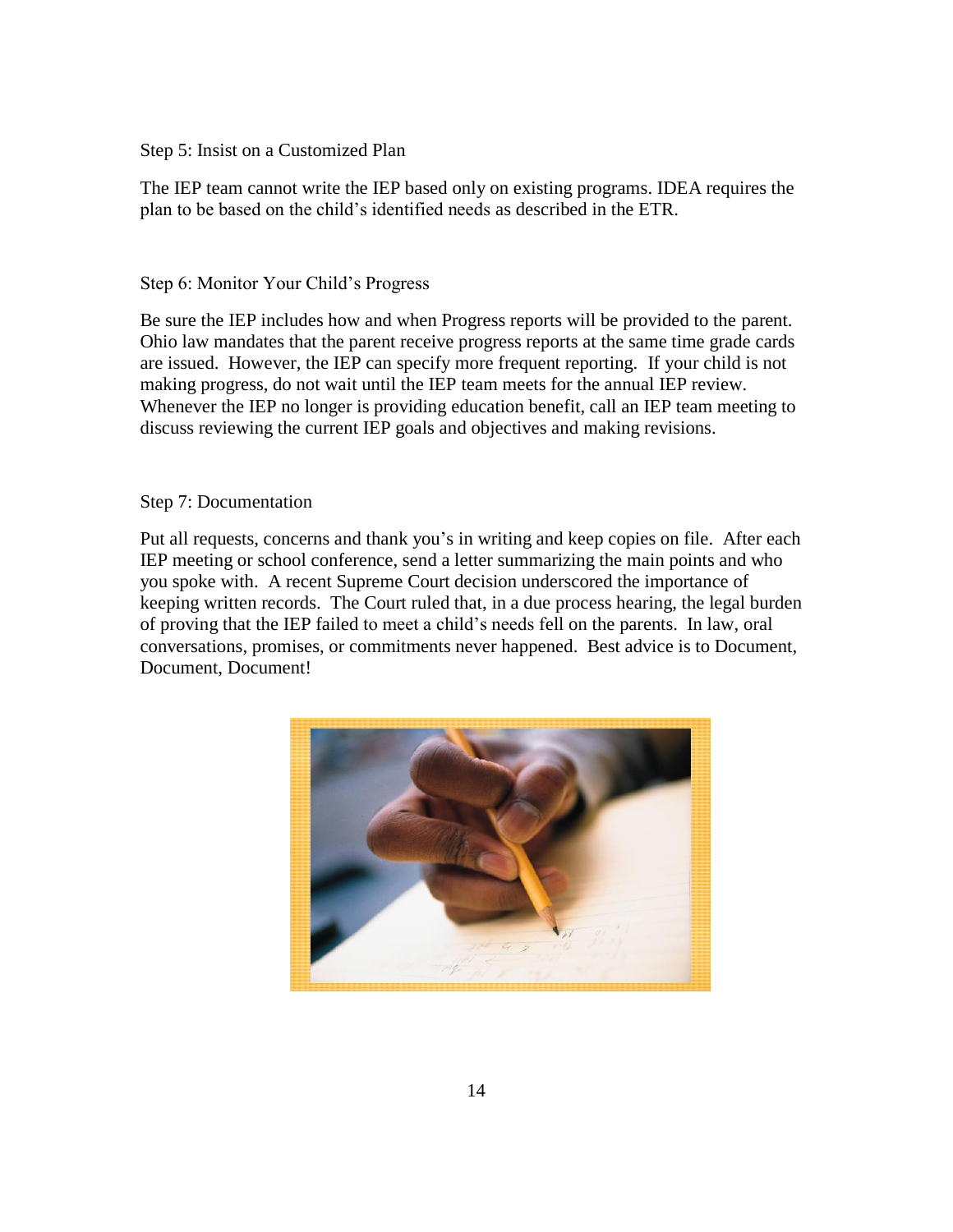# **Behavioral Interventions/Modifications**

Children with AD/HD often need behavioral interventions at school and at home. At school, interventions assist the child in modifying behaviors to eliminate disciplinary action that takes time away from classroom time and the lesson being presented. Intervention techniques at school and at home may include:

- Praise appropriate behavior immediately.
- Use a variety of words to praise appropriate behavior
- Be consistent and be sincere (U.S. Dept of Education, Teaching Children with Attention Deficit Hyperactivity Disorder, 2008, p.21)

If these interventions are not effective at school, the need for a written Behavior Modification Plan may be the next step.

IDEA lists **five special factors that the IEP team must consider** in the development, review, and revision of each child's IEP. **Factor #1**—**the IEP team must "in the case of a child whose behavior impedes the child's learning or that of others, consider the use of positive behavioral interventions and supports, and other strategies, to address that behavior".** (NICHCY, December 2010) IDEA thus makes it very clear that children must be evaluated in all areas related to the suspected disability, including behavior.

In order to set up a positive behavior modification plan, the school and parents need to understand problem behaviors, such as, where and when do they occur and what purpose do they serve for the child. What a child does and why he does it may not be related but they may serve the same function—to get adult attention. The process of identifying problematic behaviors begins with a **functional behavioral assessment (FBA).** The parent may request a FBA any time if the child's behaviors are becoming worse or the IEP team cannot explain to the parent why the problem behaviors are happening. During the FBA process, the school staff may talk with both the parent and the child to collect data. They may observe the child in different settings, such as the cafeteria, classroom and/or playground. They will interview or gather reports from teachers, peers and other people that interact on a regular basis with the child. The team will review the child's records, including any private assessments the parents share with the school. With information from the FBA, parents and teachers will be able to develop a hypothesis or educated guess about why problem behavior(s) happen and develop a positive behavior intervention plan to modify, replace or eliminate inappropriate behavior (s). (ALLIANCE ACTion Sheet ALL-12, p. 1)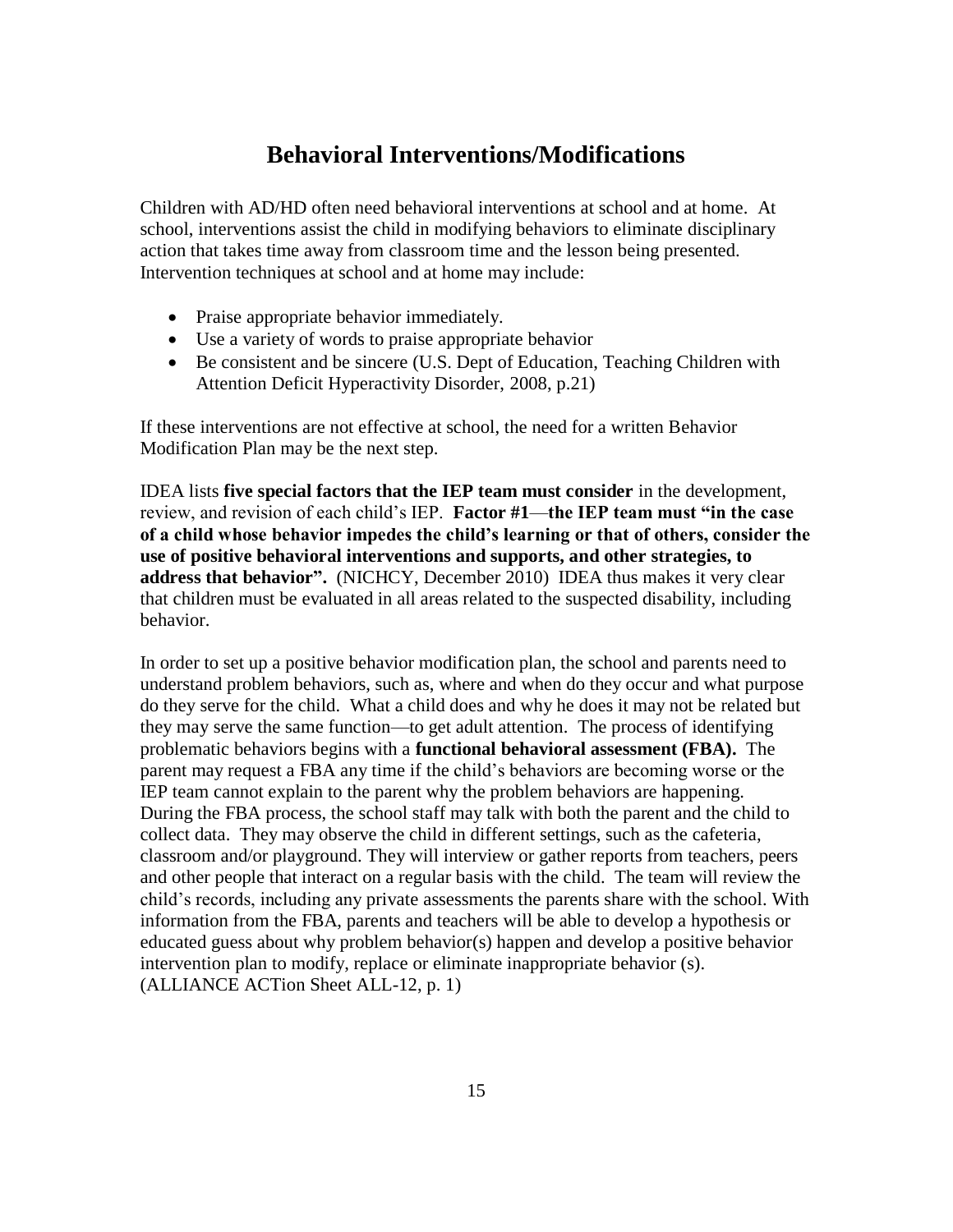Adults usually have two philosophies about behavior—the child is a problem or the child has a problem. The former often results in punishing the child and/or blaming the child, neither will improve behavior long-term. Positive behavior intervention plans focus on the latter. Typically the plan will include:

- Description of the behavior(s) that the plan is targeting, the function of the undesirable behavior(s), and a description of the behavior(s) that will replace the inappropriate behavior
- Description of any previous interventions and how well they did or did not work
- Skills training to increase appropriate behavior
- Changes that will be made in classrooms or other environments to reduce or eliminate problem behaviors
- Description of how behavioral changes will be measured
- When and how the plan will be reviewed
- Supports for the child to use the appropriate behaviors
- A list of the student's strengths and abilities
- Description of when and how information will be shared between home and school
- Coordination with the home to monitor appropriate behaviors in other settings

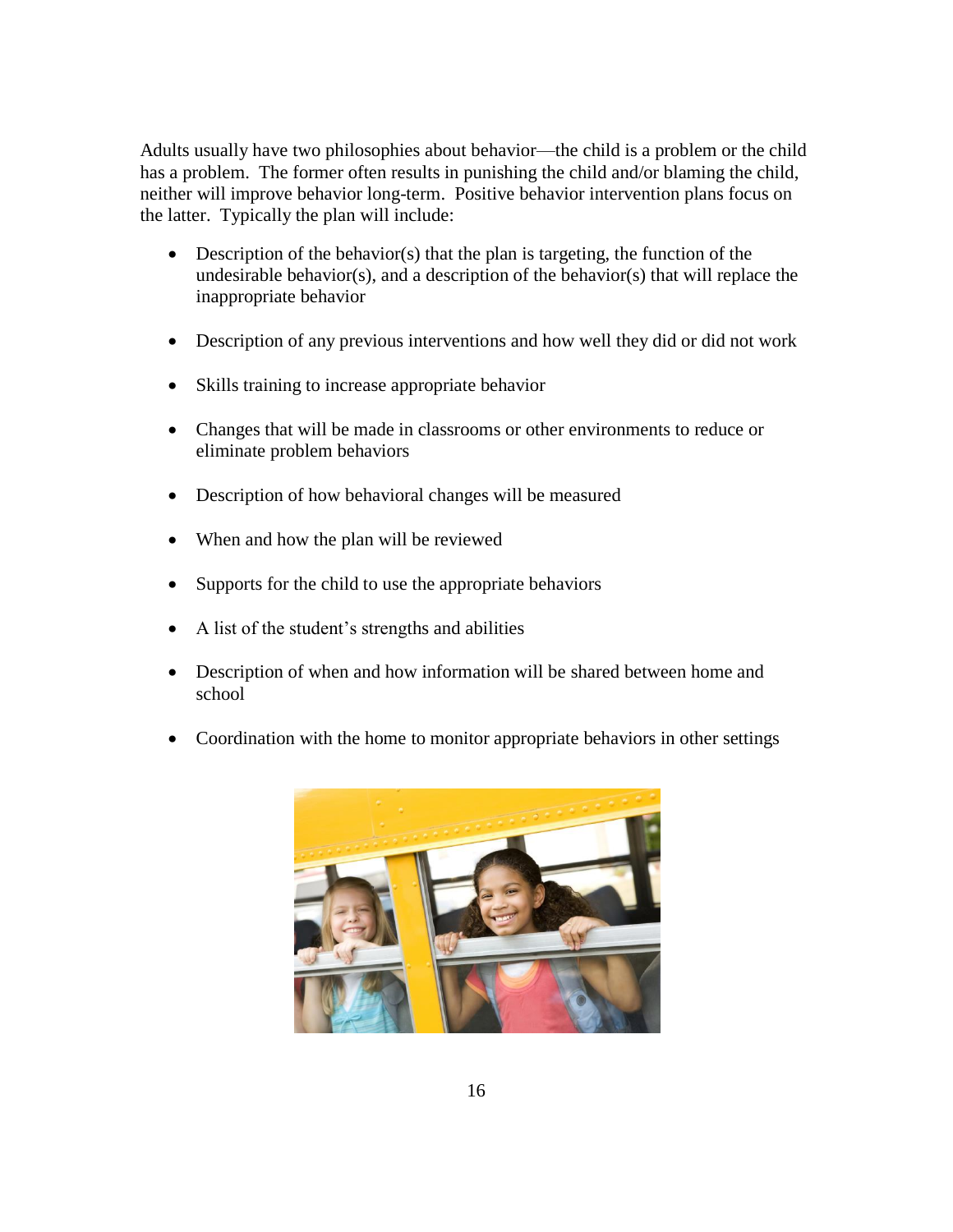# **Parenting a Child with AD/HD**

As a parent of a child with AD/HD, it is important to remember that your child with AD/HD can succeed. Do not waste your time and energy on self-blame. AD/HD is a dysfunction in certain areas of the brain. Currently there is no cure for AD/HD but you can take positive steps to decrease its impact on the life of your child and your family's. Therefore, learn all you can about AD/HD.

Many AD/HD children are socially immature compared with their peers. For example, your 12 year old may function more like a 9 year old. Do not compare your child with a child or sibling who does not have AD/HD. Their development may be superior in some areas and delayed in others. Consistency, patience and repetition are keys to behavior change for children with AD/HD.

Pay attention to good behavior. By only paying attention to inappropriate or poor behavior and ignoring the good behaviors, the child has no motivation to learn appropriate behavior skills and will continue to misbehave to get your attention. This is called negative reinforcement. Punishment also does not teach new skills. Find positive ways to teach and reinforce new skills that will result in positive behavior changes. For educators, remember that a child would rather appear bad than stupid. Class disruptions may be a defensive mechanism to save self esteem with their peers. Pay attention and recognize when they are "being good." Do not reward them with attention for "being bad."

Always be specific when complementing the AD/HD child. Say exactly what you like or do not like. Children with AD/HD often are not aware of how their behaviors affect others. Repetition and reinforcement are necessary to make positive behavior a habit. Positive feedback and rewards also will increase the likelihood of acceptable behavior. For those families who have "house rules," post rules where the child can see them and in words that they can read and understand. If there is no TV until homework is completed, the child with AD/HD still will need to be reminded of what is expected. Any rules must be enforced with consistency for the entire family.

Sleep is an absolute must for students with AD/HD. The information received during the day is stored in the short-term memory. During the sleep stage called REM (Rapid Eye Movement), this information transfers over to long-term memory. Unfortunately, children with AD/HD often have trouble sleeping. Try to schedule "downtime" before bedtime by turning off computers, electronic games and cell phones. If your child has a difficult time waking up, it may be due to lack of restful sleep. Oftentimes, anxiety, hormonal changes, night terrors, depression, bullying, etc. may interfere with restful sleep. Discuss any suspicions with the child's doctor.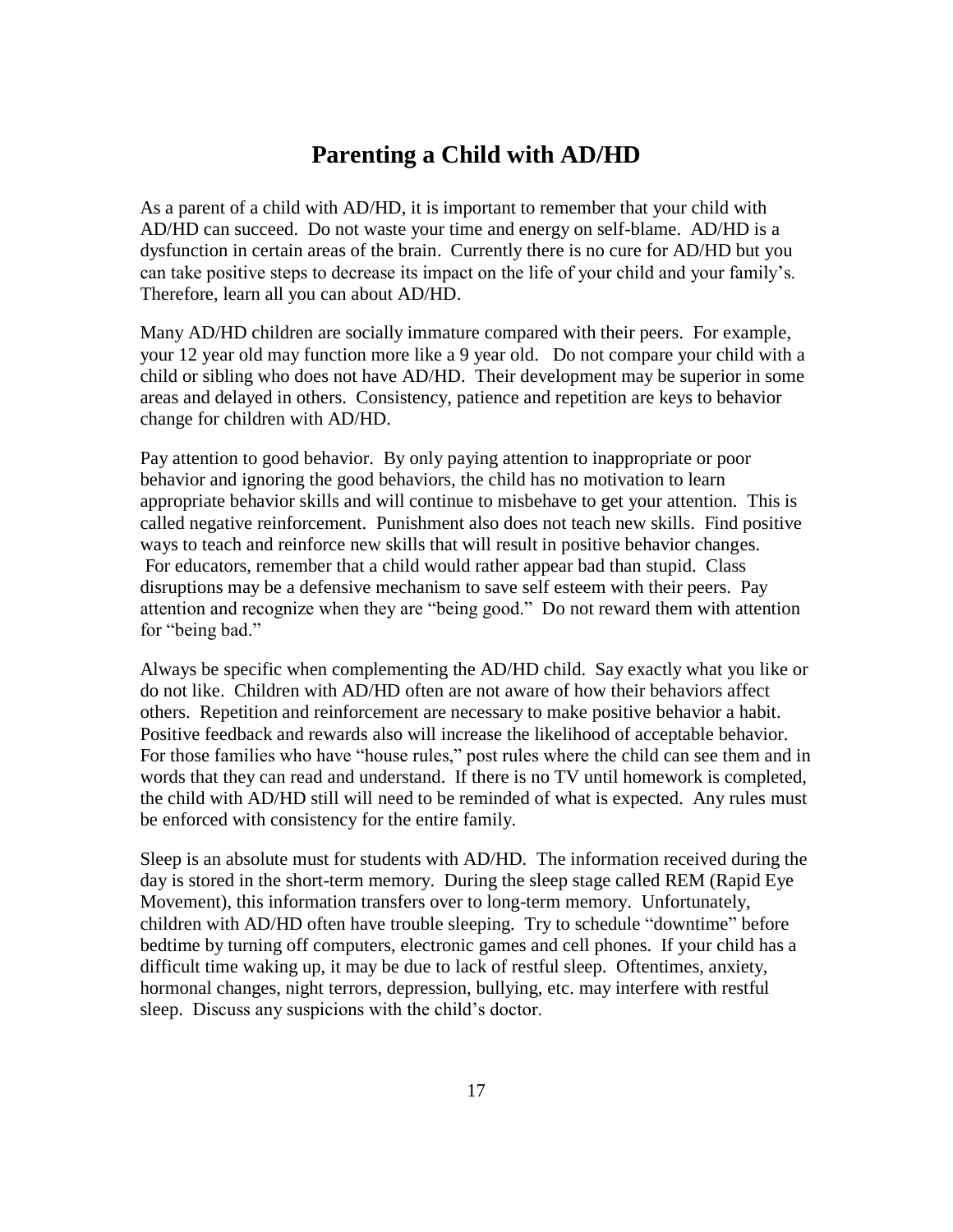# **Executive Function Deficits**

School often is very difficult for students with AD/HD. When executive function deficits are present, academic problems may become overwhelming to the student and his/her family. Research has shown that executive functions develop slower in many children with AD/HD. These functions operate as the "brain's CEO," helping to manage and regulate behavior. Tasks influenced by executive functions include:

- Organizing materials
- Getting started on and finishing schoolwork
- Remembering homework
- Memorizing facts
- Writing essays or reports
- Solving complex math problems
- Completing long-term projects
- Being on time
- Controlling emotions
- Planning for the future (Zeigler Dendy, 2008)

Prior to understanding the role executive functions play in the life of a child with AD/HD, parents and teachers often thought that academic failure was a simple matter of laziness or lack of motivation. The child chose not to do the assignment.

According to Russell Barkley, PhD, a leading researcher on the topic, students with AD/HD experience roughly a 30 percent developmental delay in organizational and social skills. For example, a 12-year-old adolescent may have executive skills more like those of a 9-year-old. Barkley describes executive functions as "those actions that help accomplish self-control, goal-directed behavior, and the maximization of future outcomes." (Zeigler Dendy, 2008)

Executive Functions that impact school performance:

- Working memory and recall (holding facts in mind while manipulating information; accessing facts stored in long-term memory)
- Activation, arousal, and effort (getting started, paying attention, finishing work)
- Controlling emotions (tolerating frustration, thinking before acting or speaking)
- Internalizing language (using "self-talk" to control one's behavior and direct future actions)
- Complex problem solving (taking an issue apart, analyzing the pieces, reconstituting and organizing it into new ideas) (Zeigler Dendy, 2008)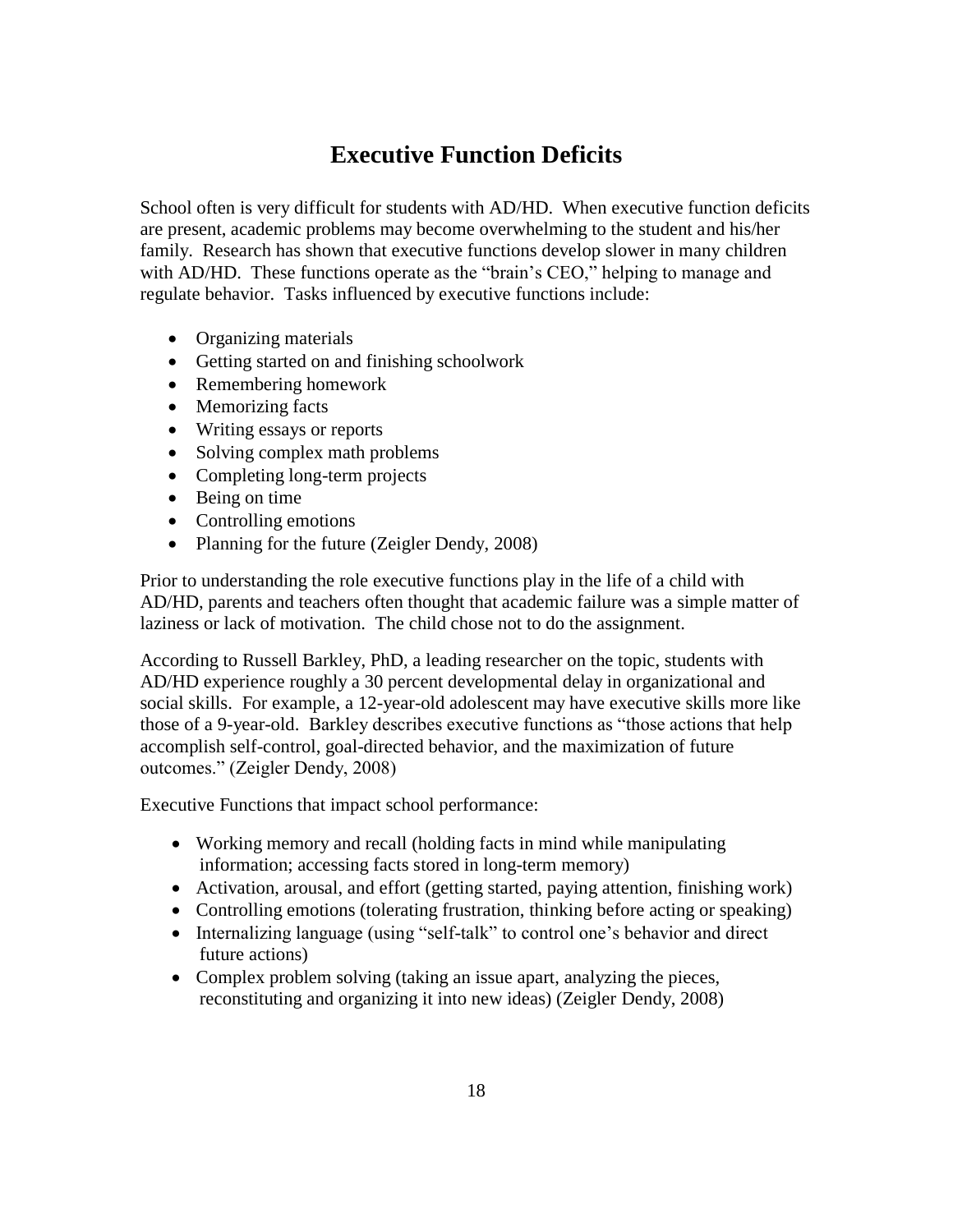School Performance affected by poor working memory:

- Remembering and following instructions
- Memorizing math facts, spelling words, and dates
- Performing mental computations in one's head
- Completing complex math problems (algebra)
- Remembering one part of an assignment while working on another segment
- Paraphrasing or summarizing
- Organizing and writing essays
- Learning from past behavior
- Judging the passage of time accurately, and may not allow enough time to complete academic work
- Examining or changing their own behavior
- Preparing for the future.

Often it is in middle schools that the student with AD/HD hits the proverbial "brick wall." Middle school students are expected to work independently, organize themselves, get started on assignments and remember multiple assignments. Understanding the role of executive functions will help parents and teachers realize that school is very difficult for children with executive function deficits.

Teachers, please avoid telling parents that their child is very bright and that he could make better grades if he would just try harder. In truth, they often are trying harder, but without proper treatment and academic supports they will not make better grades. Think for a minute what it would be like if you told the parent of a child with vision problems that if they just tried harder they would be able to read books.



In addition to impaired working memory, many students with AD/HD have slow-processing speed which affects their ability to respond quickly and their ability to write essays or work on math problems. Research has identified written expression as a learning disability among 65 percent of children with AD/HD. In order to write an essay, the AD/HD student needs to hold many ideas in their mind, retrieve grammar, spelling and punctuation rules from long term memory, manipulate all this information, all while trying to remember to write down ideas, organize the material in a logical sequence, and then review and correct errors. Same holds true for math calculations where the student has to hold facts in their head, apply the rules; and shift information between working and short-term memory to solve the problem and determine the answer.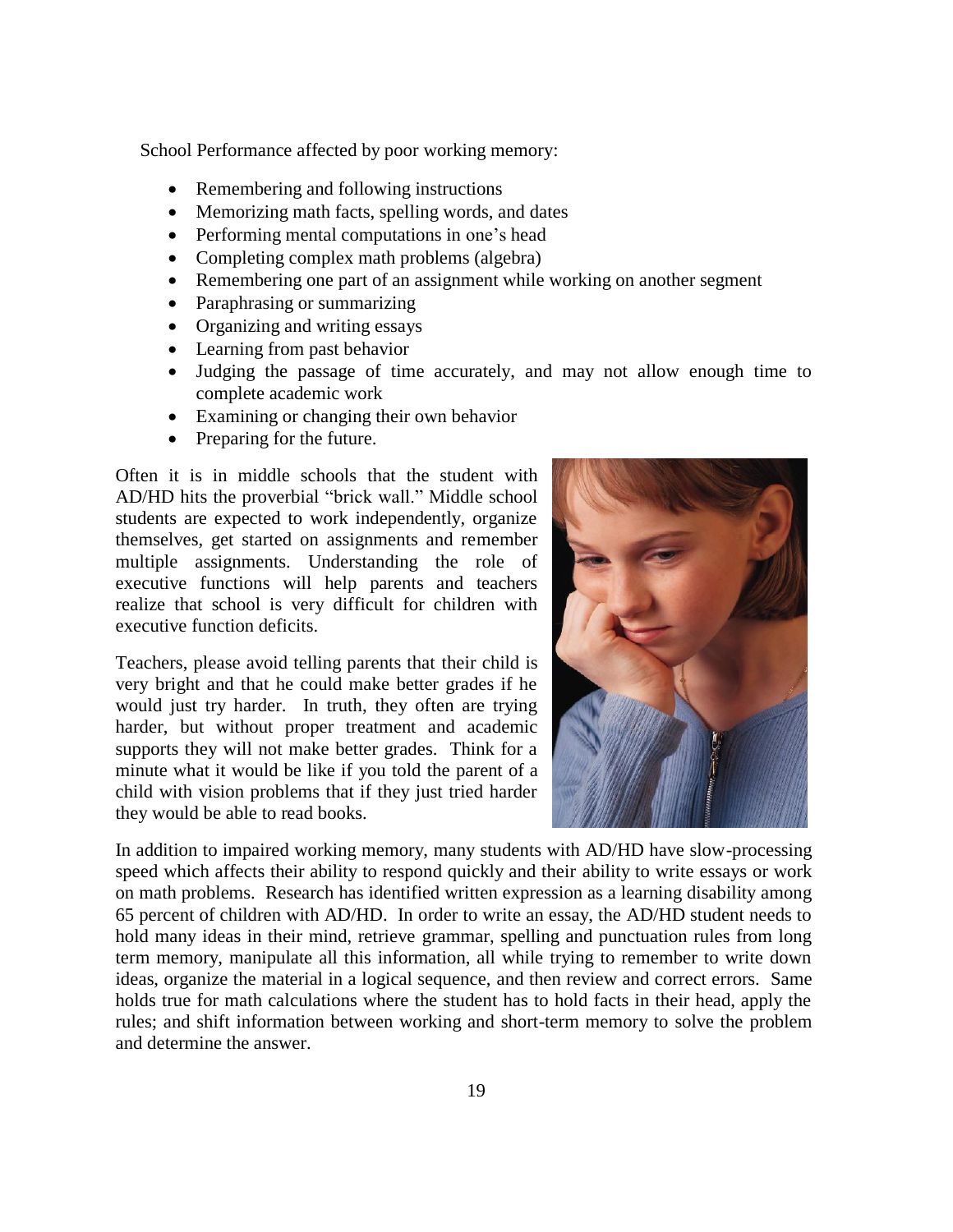# **Suggested Strategies for Success in School**

Make the learning process as concrete and visual as possible.

### **Written Expression**

- Allow the child to dictate information to a "scribe" or parent
- Provide graphic organizers to serve as visual prompts
- Teach child to use "post-it" notes to brainstorm essay ideas
- Use a computer for written assignments
- Have a note taker or teacher-provided notes
- Limit recopying
- Use a scribe for long written assignments

### **Math**

- Match the child with a peer tutor
- Use paired learning: teachers explains problem, then students make up their own examples, swap problems, and discuss answers

### **Memory**

- Teach child to use mnemonics (memory tricks), such as acronyms or acrostics; for example, HOMES to remember the names of the Great Lakes
- Use "visual posting" of key information on strips of poster board

### **Modify Teaching Methods**

- Use an overhead projector, white board, or computer to demonstrate how to write an essay.
- Use color to highlight important information (Orange highlighters may work better than yellow.)
- Use graphic organizers to help students organize their thoughts

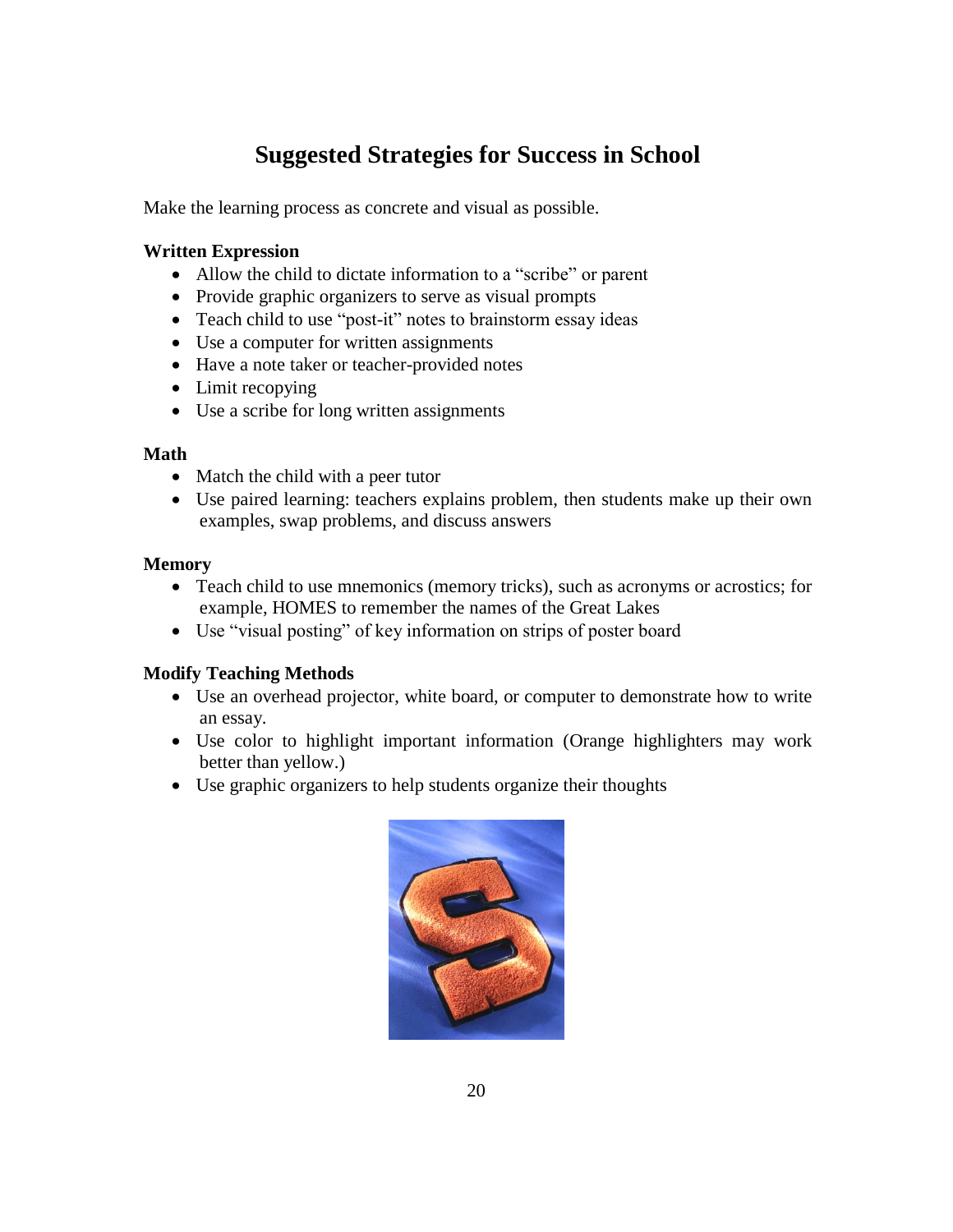### **Modify assignments—reduce written work**

- Shorten assignments
- Check time spent on homework, and reduce it if homework takes longer than roughly 10 minutes per grade, as recommend by PTA/NEA policy. For example, a 7<sup>th</sup> grader should spend no longer than 70 minutes on homework.
- Write answers only, not the questions (photocopy questions)
- Hand out spelling words on Friday instead of Monday

### **Modify testing and grading**

- Give extended time on tests.
- Divide long-term projects into segments with separate due dates and grades.
- Average two grades on essays—one for content and one for grammar
- Use reader/scribe to read questions and to record answers, particularly if the child has a reading disability or Dysgraphia\*
- Give tests orally

### **Modify level of support and supervision**

- Appoint "row captains" to check to see that homework assignments are written down and later turned in to the teacher
- Increase the amount of supervision and monitoring, if they are struggling (Zeigler, 2008)

### **\*Dysgraphia**

Most AD/HD students struggle in the area of penmanship or writing with a pen or pencil. If this is extremely difficult for your child or student, request an occupational therapist to evaluate for dysgraphia. This evaluation also may be requested as part of the initial evaluation. If you want the child evaluated in this area, you will have to request it specifically.

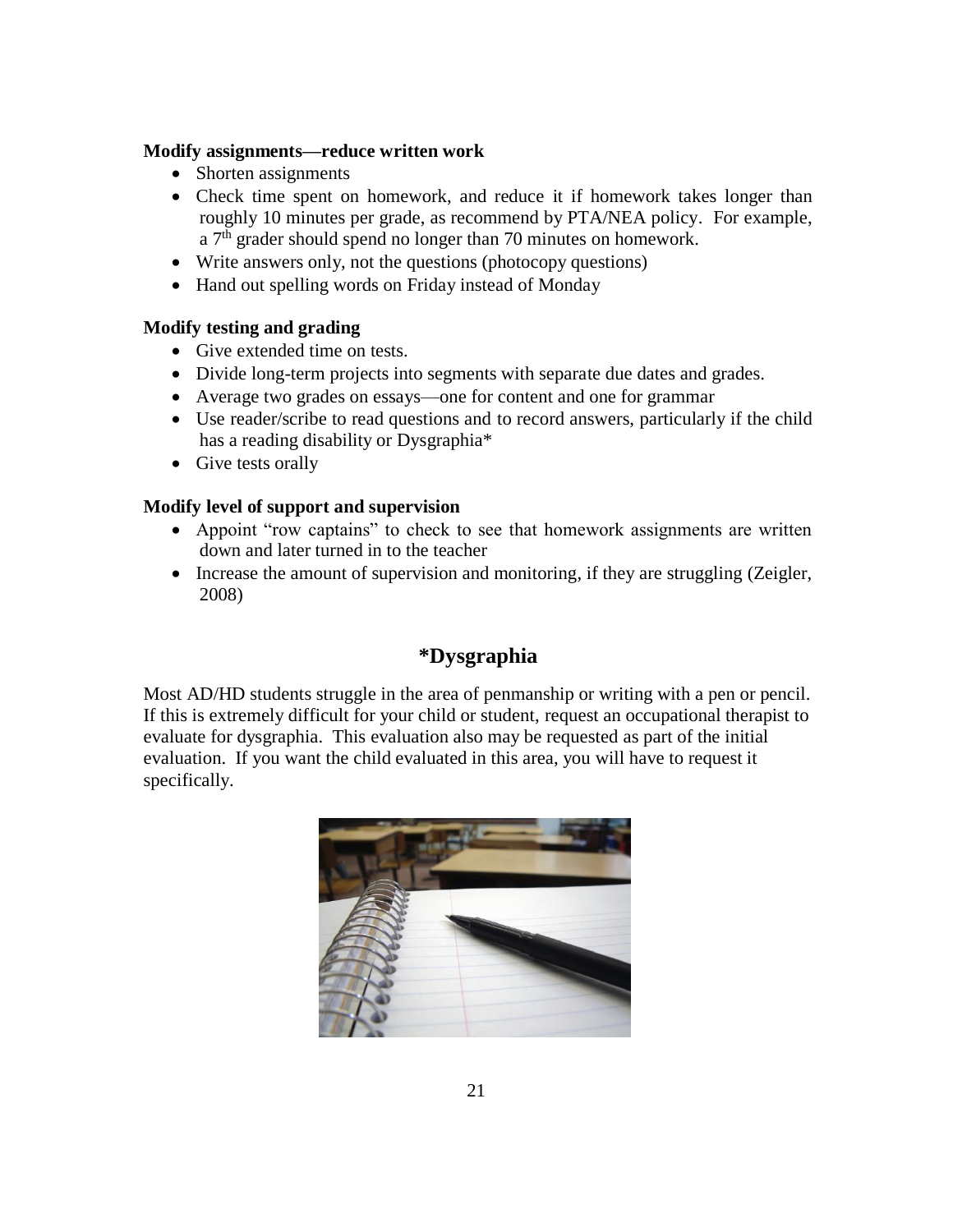# **Medication and Treatment of AD/HD**

Following a diagnosis of AD/HD, your child's doctor will discuss treatment options. You may become overwhelmed with information about the safest, most effective treatment plan.

In Ohio, a school district **cannot make a parent place their child on medications. The school district cannot refuse to serve the child until the parent puts the child on medication. Rule 3301-51-09 (L) (1) and (2)** (Operating Standards for Ohio Educational Agencies serving Children with Disabilities, 2008)

Keep in mind that medication will not cure your child. The same drug may affect your child differently than another child, even siblings with AD/HD. Ask your doctor if there are any side effects with the use of a specific medication.

AD/HD medications affect the area of the brain chemicals called neurotransmitters that run the nervous system where attention and impulses are regulated. These medications, called stimulants, are helpful for about 70% to 80% of children who use them. When medications work, children have more control over impulsiveness and aggressive behaviors. Their attention span in school is increased and they show improvement in the quality and quantity of school work. Peer and family relations also improve.

### **Most common stimulants**:

Methylphenidate (Ritalin, Concerta, Metadate, Focalin, Daytrana): This is the most widely used medication for AD/HD.

Dextroamphetamine (Dexedrine, Dexedrine Spansule): Usually prescribed when methylphenidate does not work on symptoms or causes unwanted side effects.

Mixed Amphetamine (Adderall): Similar to dextroamphetamine but may work better on certain brain neurons than dextroamphetamine does.

Lisdexamfetamine Dimesylate (Vyvanse): This newer medications has been on the market since 2007. It is known as a "prodrug", meaning that it is chemically inert until in interacts with an amino acid in the gastrointestinal tracts. Comparable to Adderall XR.

Stimulants are the best tested and most widely used medications; however, some children and adolescents respond just as well to treatments with other medications that are not stimulants.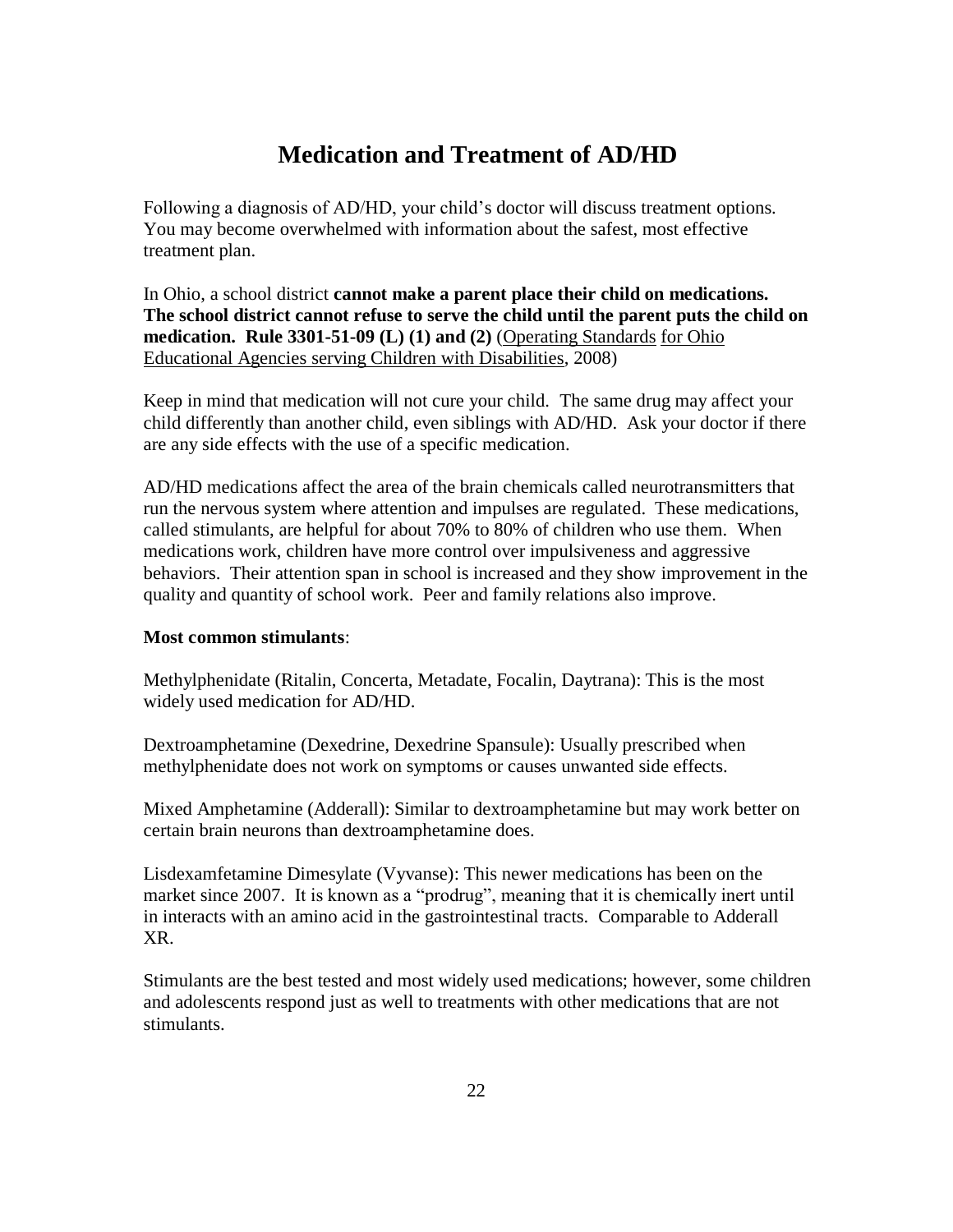Nonstimulant medications may be used when contraindications to stimulant medications exist, stimulants have been ineffective or have unacceptable side effects, or parents prefer a nonstimulant for personal reasons. Antidepressants are nonstimulant medications that have been used to treat AD/HD but are used less frequently.

#### **Most common nonstimulants:**

Atomoxetine (Stattera): Approved by FDA in 2002 for treatment of AD/HD

Antidepressants may include: Bupropion (Wellbutrin), Imipramine (Tofranil), Flueoxetine (Prozac), Sertraline (Zoloft), Citalopram (Celexa), Clonidine (Catapres) and Guanfacine (Tenex) (CHADD, What We Know Info Fact Sheet #3, May 2011)

In addition to medication, research reports that the best results in behavior modification result when medication is combined with behavioral counseling. Family counseling also may be helpful.

Although cardiovascular complications are rare, the FDA now is requiring a label warning that stimulant medications may cause heart problems. If you or your child has an irregular heartbeat or heart palpitations, or if there is a family history of heart disease, you should have your child tested before starting stimulant medications.

Some researchers have found that some children taking stimulants lagged behind peers on their growth curve by ¾ of an inch in height and by six pounds in weight. Other researchers have good research data to show that the lag in height is unrelated to taking medication. However, it is a good idea for the child's doctor to monitor height and weight.

#### **Alternative AD/HD Treatments**

In the age of herbal supplements, cult diets, and As Seen on TV miracle cures, it is very important for parents of children with AD/HD to separate legitimate therapies from dangerous scams.

Research has found that the best AD/HD treatment may involve a combination of stimulants, behavioral modification training, and non-drug alternatives, such as, fish oil and exercise. Since the effectiveness of any treatment for AD/HD varies by individual, do not begin any alternative treatment plan before discussing it with your child's doctor.

# **Disclaimer: This publication is not designed to replace the advice of a trained physician or educator.**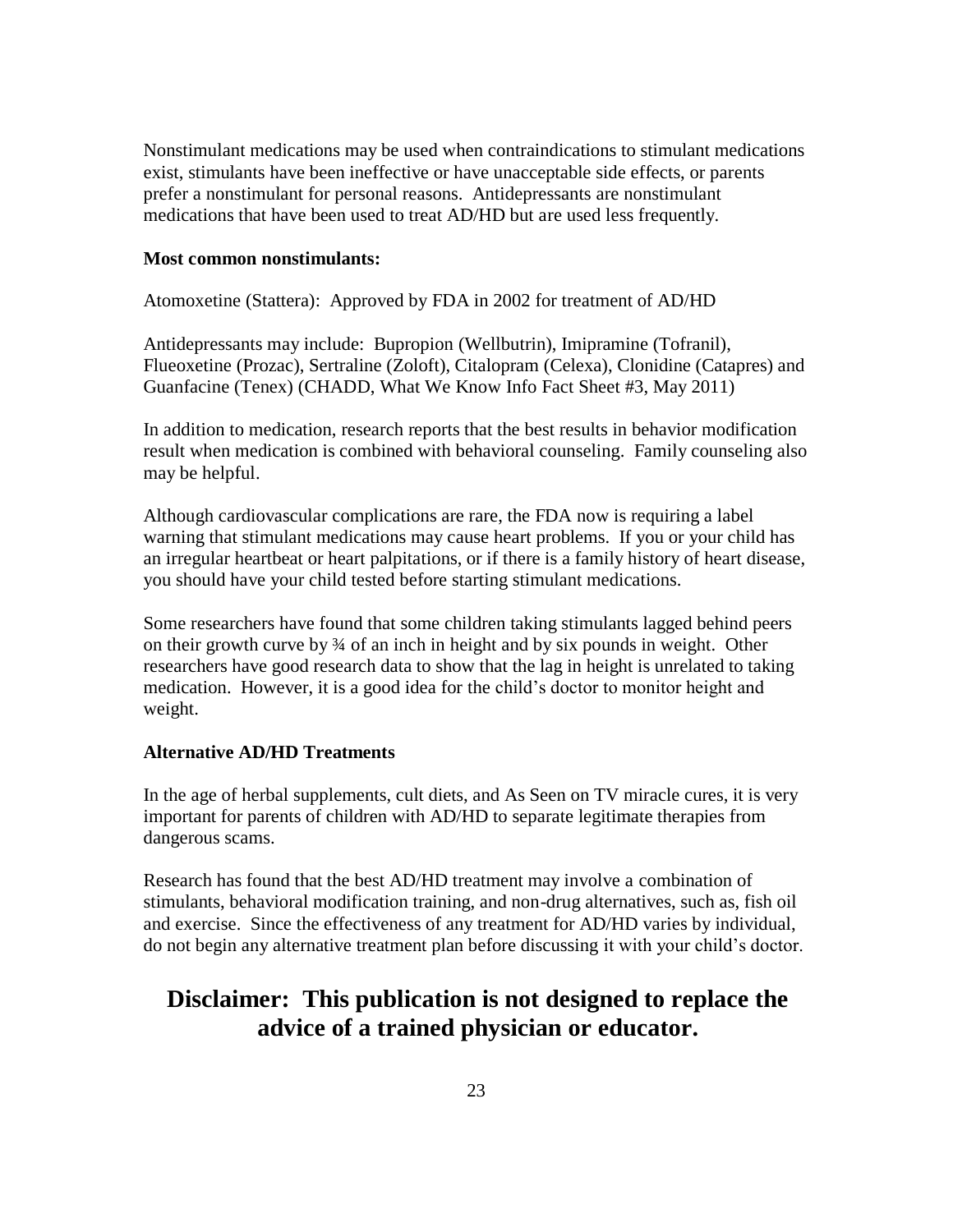### **References**

ADDitude [Magazine] [www.ADDitudeMag.com](http://www.additudemag.com/)

ADDitude Guide to Alternative ADHD Treatment: what adults and children with attention deficit disorder should know about non-drug treatments to improve ADHD symptoms. eBook. New York: New Hope Media, 2010. [www.ADDitudeMag.com](http://www.additudemag.com/)

ADHD at School : A Guide for Parents and Teachers of Children with ADHD and Learning Disabilities. ADDitutde Magazine eBook. New York: New Hope Media, 2008. [www.additudemag.com/school](http://www.additudemag.com/school)

ADHD Medication & Treatment: an ADDitude Guide: everything you need to know about medication options, minimizing side effects, alternative therapies, and more. Editors of ADDitude Magazine eBook. New York: New Hope Media, 2010. [www.ADDitutdeMag.com/adhd-treatment.html](http://www.additutdemag.com/adhd-treatment.html)

American Psychiatric Association. Diagnostic and Statistical Manual of Mental Disorders. Fourth edition. Text Revision. Washington, DC: American Psychological Association, 2000.

Attention [ Magazine]<http://www.chadd.org/Content/CHADD/AttentionMagazine/default.htm>

Barkley, Russell. (2000) Taking Charge of ADHD: The Complete, Authoritative Guide for Parents. Rev. ed. New York, NY: Guilford Press.

Brown, Thomas E. Executive Functions: Describing Six Aspects of a Complex Syndrome. Attention Magazine, February 2008, pp. 12-17.

Brown, Thomas E. New Understandings of ADHD. (2011) [www.chadd.org/AM/Template.cfm?Section=New\\_understandings](http://www.chadd.org/AM/Template.cfm?Section=New_understandings)

CHADD. School and ADHD: Kindergarten through  $12<sup>th</sup>$  Grade. (8/12/11) [www.chadd.org/Content/CHADD/AboutCHADD/CHADDPublicPolicy/Education](http://www.chadd.org/Content/CHADD/AboutCHADD/CHADDPublicPolicy/Education)

CHADD (Children and Adults with Attention Deficit/Hyperactivity Disorder) [www.chadd.org](http://www.chadd.org/) and [www.help4adhd.org](http://www.help4adhd.org/)

CHADD - What We Know Info Fact Sheets on AD/HD:

- #1 The Disorder Named AD/HD
- #2 Parenting a Child with AD/HD
- #3 Managing Medication for Children and Adolescents with AD/HD
- #4 Educational Rights for Children with AD/HD in Public Schools
- #5 AD/HD and Co-Existing Disorders
- #5D AD/HD, Sleep, and Sleep Disorders
- #6 Complementary and Alternative Treatments for AD/HD
- #7 Psychosocial Treatment for Children and Teenagers with AD/HD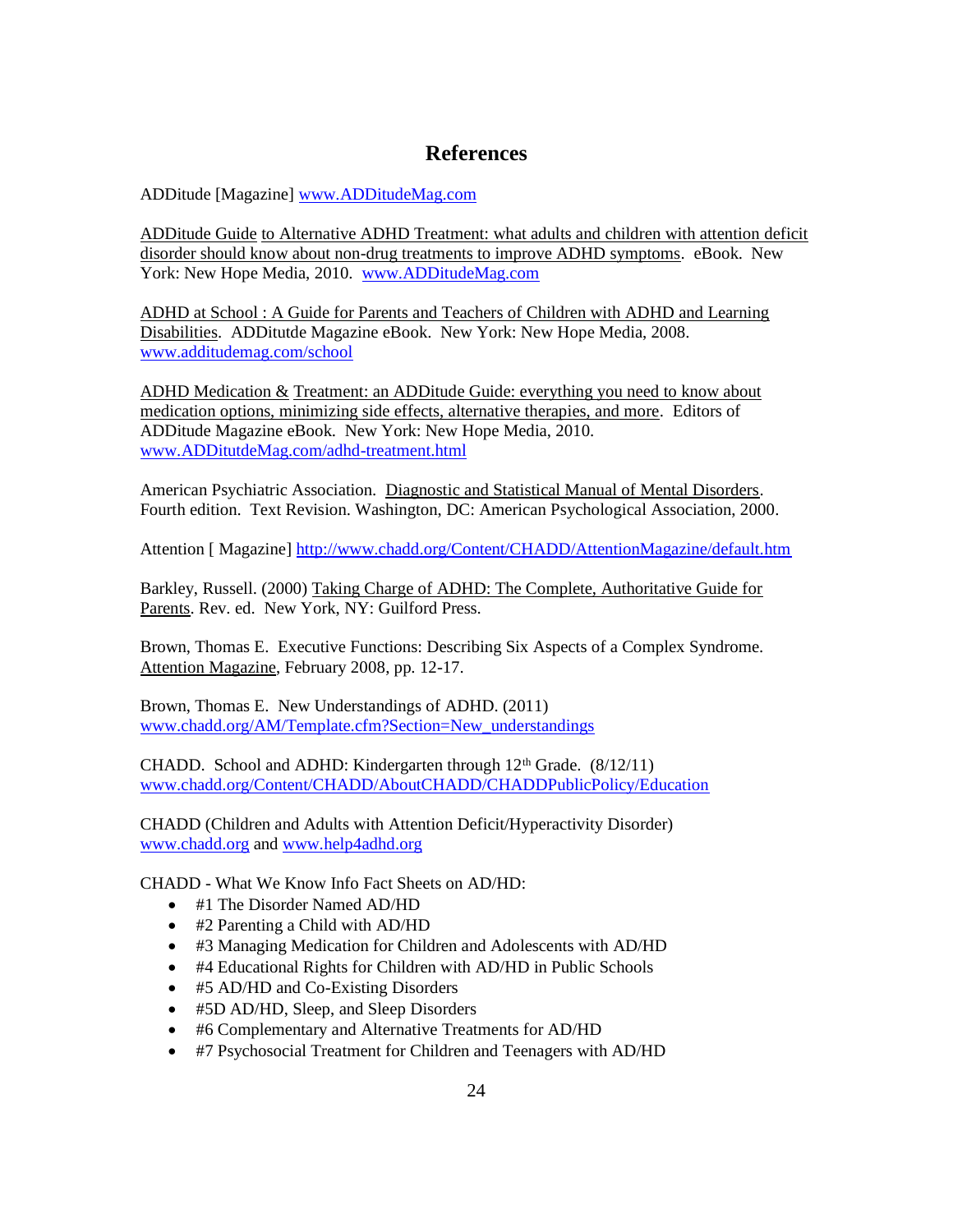- #8 AD/HD Predominantly Inattentive Type
- #20B AD/HD and Teens: Information for Parents

Cohen Matt. Disable the Labels. ADDitude Magazine. Summer 2011. p. 58

Cortiella, Candace and Kaloi, Laura. Meet the New and Improved Section 504. EP Magazine. February 2010. pp. 14-15

Functional Behavioral Assessment and Positive Interventions: What Parents Need to Know. Compiled by Technical Assistance Alliance for Parent Centers. ALLIANCE ACTion Sheet: ALL-12. Minneapolis : PACER Center, 2007.

Illes, Terry. Accommodating your child's needs through a 504 Plan. Attention. August 2007. pp. 18-23

Lowe, Claudia. Answers for Parents : what to consider when they say … "Let him fail" …"She needs to try harder." 2005.<http://cactechassistance.tripod.com/id14.html>

National Dissemination Center for Children with Disabilities. Behavior Assessment, Plans, and Positive Supports : What's the Student Trying to Communicate with His or Her Behavior? Updated December 2009.<http://nichcy.org/schoolage/behavior/behavassess>

National Dissemination Center for Children with Disabilities. Special Factors in IEP Development. December 2010. <http://nichcy.org/schoolage/iep/meetings/special-factors>

National Institute of Mental Health. Department of Health and Human Services. (2008) Attention Deficit Hyperactivity Disorder (ADHD). Bethesda, MD: NIMH. For the most up-todate information on this topic, please check the NIMH web site at [www.nimh.nih.gov](http://www.nimh.nih.gov/)

Ohio Department of Education. Operating Standards for Ohio Educational Agencies serving Children with Disabilities. Columbus, OH: ODE, 2008. [www.ode.state.oh.us](http://www.ode.state.oh.us/)  [http://www.ode.state.oh.us/GD/Templates/Pages/ODE/ODEDetail.aspx?page=3&TopicRelationI](http://www.ode.state.oh.us/GD/Templates/Pages/ODE/ODEDetail.aspx?page=3&TopicRelationID=968&ContentID=28143&Content=93404) [D=968&ContentID=28143&Content=93404](http://www.ode.state.oh.us/GD/Templates/Pages/ODE/ODEDetail.aspx?page=3&TopicRelationID=968&ContentID=28143&Content=93404)

Ohio Department of Education (2010) Whose IDEA Is This? : A Parent's Guide to the Individuals with Disabilities Education Improvement Act of 2004(IDEA). Columbus, OH: ODE, 2010. [www.ode.state.oh.us](http://www.ode.state.oh.us/) [http://www.ode.state.oh.us/GD/Templates/Pages/ODE/ODEDetail.aspx?page=3&TopicRelationI](http://www.ode.state.oh.us/GD/Templates/Pages/ODE/ODEDetail.aspx?page=3&TopicRelationID=968&ContentID=11128&Content=108185) [D=968&ContentID=11128&Content=108185](http://www.ode.state.oh.us/GD/Templates/Pages/ODE/ODEDetail.aspx?page=3&TopicRelationID=968&ContentID=11128&Content=108185)

Rief, Sandra. Attention Kids! Ten Tips for Focusing Inattentive Children. ADDitude Magazine. Summer 2011. p. 60

Riffel, Laura and Turnbull, Ann P. Tips for Parents: Incorporating Positive Behavior Support (PBS) Into the IEP. Beach Center on Disabilities. [2001] [www.beachcetnr.org](http://www.beachcetnr.org/)

Schwartz, Susan. Time to Change Schools? ADDitude Magazine. Summer 2011, pp. 55-56.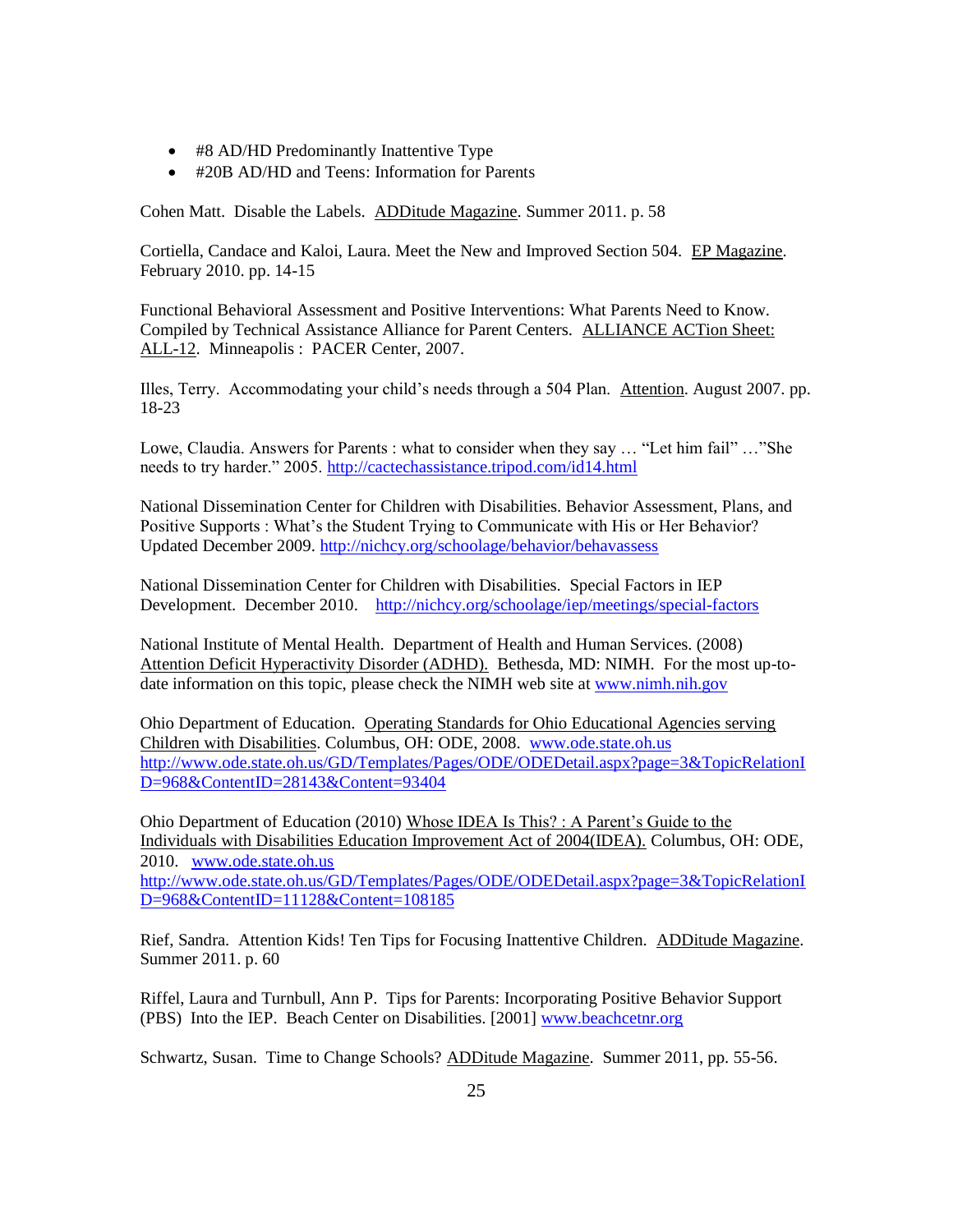Seay, Bob. 20+ ADHD Accommodations That Work. 2007. [www.additudemag.com/adhd/article/print/5901.html](http://www.additudemag.com/adhd/article/print/5901.html)

Starin, Stephen. Functional Behavioral Assessments: What, Why, When, Where, and Who? 01/31/11 [www.wrightslaw.com/info/discipl.fab.starin.htm](http://www.wrightslaw.com/info/discipl.fab.starin.htm)

Success @ School. Editors of ADDitiude. Fall 2011. pp. 42-65.

Technical Assistance Center on Positive Behavior Support. [www.pbis.org](http://www.pbis.org/)

Teeter Ellison, Phyllis Anne. AD/HD Myths. Attention Magazine, June 2003. pp. 27-30.

United States Department of Education. A Guide to Section 504. September 2007. [www.ed/gov/about/offices/list/ocr/docs/edlite-FAPE504.html](http://www.ed/gov/about/offices/list/ocr/docs/edlite-FAPE504.html) o[r http://edpubs.ed.gov](http://edpubs.ed.gov/)

United States Department of Education. Identifying and Treating Attention Deficit Hyperactivity Disorder: A Resource for School and Home. Washington, DC. 2008. [http://edpubs.ed.gov](http://edpubs.ed.gov/)

United States Department of Education. Teaching Children with Attention Deficit Hyperactivity Disorder: Instructional Strategies and Practices. Washington, DC. 2008. [http://edpubs.ed.gov](http://edpubs.ed.gov/)

Wright, Peter and Wright, Pamela. Key Differences Between Section 504, the ADA and the IDEA. 03/02/08. [www.wrightslaw.com/info/sec504.summ.rights.htm](http://www.wrightslaw.com/info/sec504.summ.rights.htm) [www.Wrightslaw.com](http://www.wrightslaw.com/)

Zeigler Dendy, Chris A. Understanding the Link Between Executive Functions and School Success. Attention Magazine. February 2008. pp. 18-21.

### **Materials on AD/HD for Parents, Educators and Professionals**

ADD and the College Student: A Guide for High School and College Students with Attention Deficit Disorder. (2001) Edited by Patricia O. Quinn. Rev. ed. Washington, DC: Magination Press.

ADDitude [magazine]. [www.additudemag.com](http://www.additudemag.com/)

ADDitude Magazine eBook. (2008) ADHD at School: A Guide for Parents and Teachers of Children with ADHD and Learning Disabilities eBook. New York: New Hope Media.

Attention [magazine] [www.chadd.org](http://www.chadd.org/)

Barkley, Russell. (2000) Taking Charge of ADHD: The Complete, Authoritative Guide for Parents. Rev. ed. New York, NY: Guilford Press.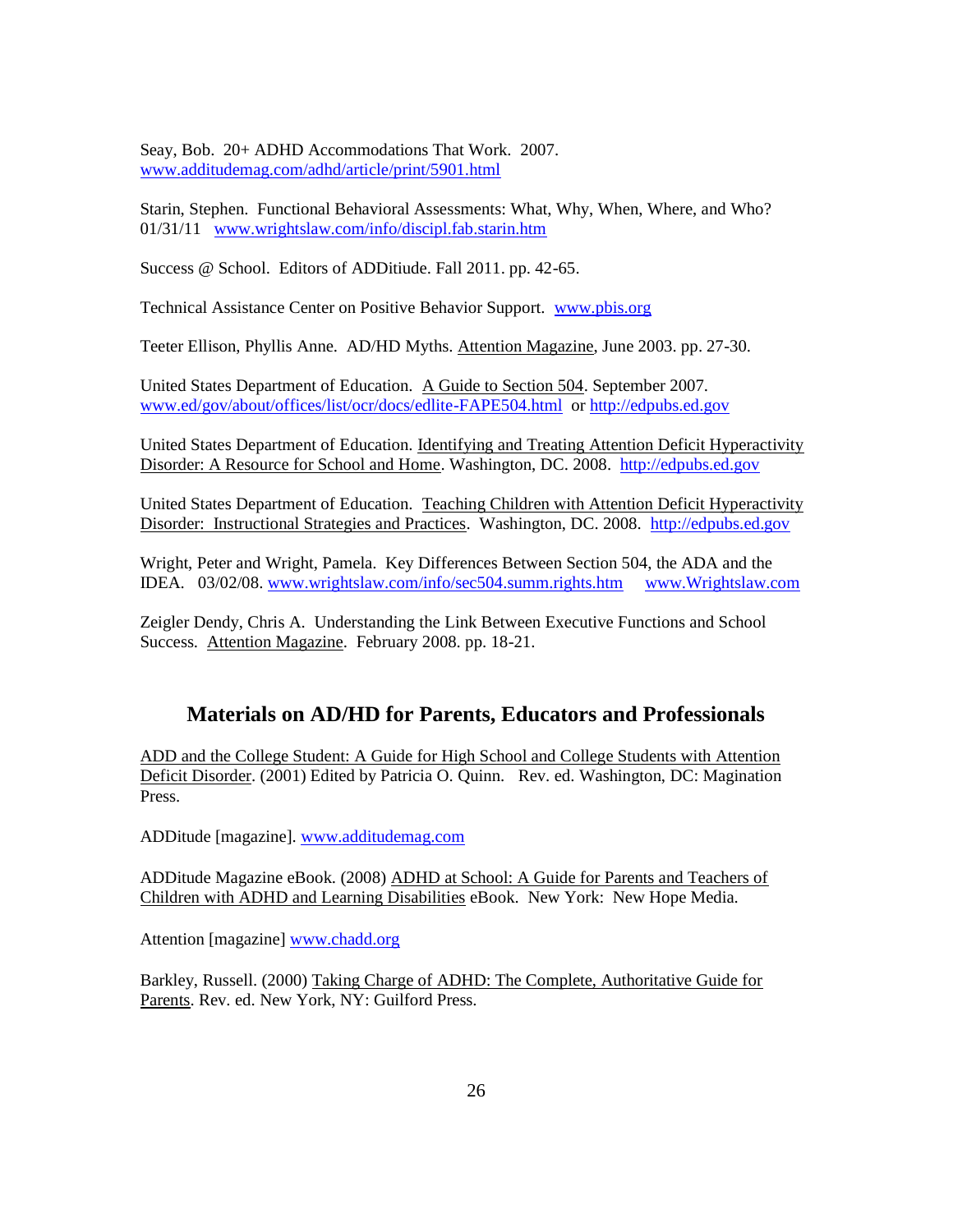CHADD (2011) School and ADHD: Kindergarten through 12 Grade [eights pages of links to articles on ADHD related topics]

[http://www.chadd.org/Content/CHADD/AboutCHADD/CHADDPublicPolicy/Education/default.](http://www.chadd.org/Content/CHADD/AboutCHADD/CHADDPublicPolicy/Education/default.htm#Return) [htm#Return](http://www.chadd.org/Content/CHADD/AboutCHADD/CHADDPublicPolicy/Education/default.htm#Return)

CHADD (2007) CHADD's Information and Resource Guide to AD/HD. 2006-07 ed. Landover, MD, CHADD. [www.chadd.org](http://www.chadd.org/)

CHADD (Children and Adults with Attention Deficit/Hyperactivity Disorder) [www.chadd.org](http://www.chadd.org/) and [www.help4adhd.org](http://www.help4adhd.org/)

CHADD - What We Know Info Fact Sheets on AD/HD:

- #1 The Disorder Named AD/HD
- #2 Parenting a Child with AD/HD
- #3 Managing Medication for Children and Adolescents with AD/HD
- #4 Educational Rights for Children with AD/HD in Public Schools
- #5 AD/HD and Co-Existing Disorders
- #5A AD/HD and Coexisting Conditions: Tics and Tourette Syndrome
- #5B AD/HD and Coexisting Conditions: Disruptive Behavior Disorders
- #5C AD/HD and Coexisting Conditions: Depression
- #5D AD/HD, Sleep, and Sleep Disorders
- #6 Complementary and Alternative Treatments for AD/HD
- #6A Complementary and Alternative Treatments: Neurofeedback (EEG Biofeedback) and AD/HD
- #7 Psychosocial Treatment for Children and Teenagers with AD/HD
- #8 AD/HD Predominantly Inattentive Type
- #9 Diagnosis of AD/HD in Adults
- $\bullet$  #10 Managing Medications for Adults with AD/HD
- #11 Time Management: Learning to Use a Day Planner
- $\bullet$  #12 A Guide to Organizing the Home and Office
- #13 Succeeding in College
- #14 Legal Rights: Higher Education and the Workplace
- #15 Social Skills in Adults with AD/HD
- #16 Succeeding in the Workplace
- #17 Managing Money
- $\bullet$  #18 Coaching for Adults with AD/HD
- #19 Women and AD/HD
- #20A AD/HD and Teens: Information for Teens
- #20B AD/HD and Teens: Information for Parents

Cooper-Kahn, Joyce and Dietzel, Laurie. (2008) Late, Lost, and Unprepared : a Parents' Guide to Helping Children with Executive Functioning. Bethesda, MD: Woodbine House.

Crone, Deanne; Horner, Robert; Hawken, Leanne. (2004) Responding to Problem Behavior in Schools. New York, NY: Guilford Press.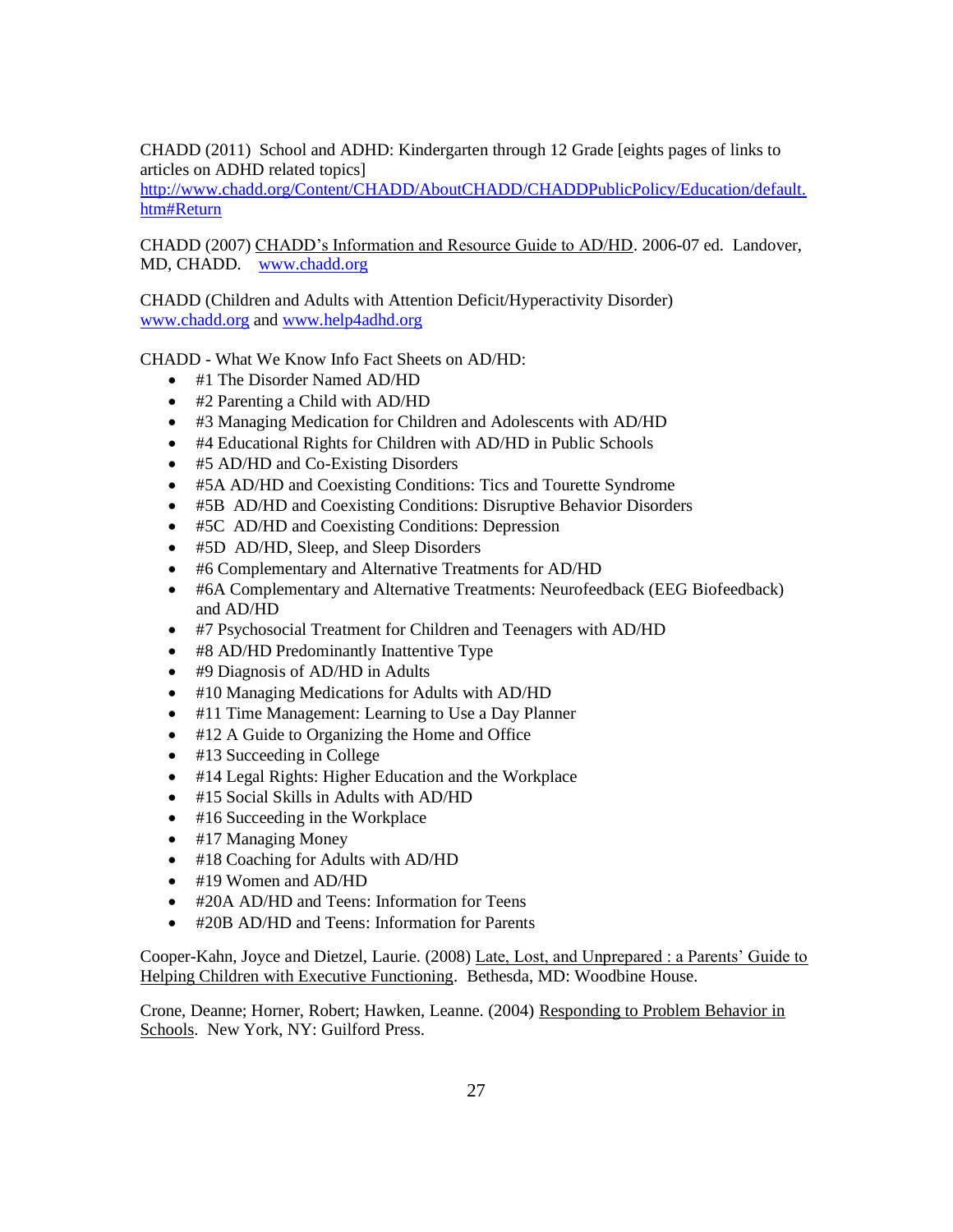Dawson, Peg. and Guare Richard (2010) Executive Skills in Children and Adolescents: A Practical Guide to Assessment and Intervention. 2nd ed. New York: Guilford Press.

Dawson, Peg. and Guare, Richard. (2009) Smart but Scattered : The Revolutionary "Executive Skills" Approach to Helping Kids Reach Their Potential. New York: Guilford Press.

Greene, Ross W. (2001) The Explosive Child : A New Approach for Understanding and Parenting Easily Frustrated, Chronically Inflexible Children. 2<sup>nd</sup> ed. New York: Quill.

Hallowell, Edward M. and Ratey, John J. (2010) Answers to Distraction. Revised and Updated. New York: Anchor Books.

Handelman, Kenny. ([2011]) Attention Difference Disorder : How to Turn Your ADHD Child or Teen's Differences into Strengths in 7 Simple Steps. New York: Morgan James Publishing.

Lavoie, Richard. (2007) The Motivation Breakthrough: 6 Secrets to Turning On the Tuned-Out Child. New York, NY: Touchstone.

Maitland, Theresa E. Laurie and Quinn, Patricia O. (2011) Ready for Take-Off: Preparing Your Teen with ADHD or LD for College. Washington, DC: Magination Press.

McNair, Roody and Solomon, Arlene. (2011) A Practical Guide for People with Disabilities Who Want to Go to College eBook. Washington, DC: U.S. Department of Education and National Institute on Disability and Rehabilitation Research. [https://www.disability.gov/education/student\\_resources/preparing\\_for\\_college](https://www.disability.gov/education/student_resources/preparing_for_college)

Monestra, Vincent. (2005) Parenting Children with ADHD: 10 Lessons that Medicine Cannot Teach. Washington, DC: American Psychological Association.

National Institute of Mental Health. Department of Health and Human Services. (2008) Attention Deficit Hyperactivity Disorder (ADHD). Bethesda, MD: NIMH. For the most up-todate information on this topic, please check the NIMH web site at [www.nimh.nih.gov](http://www.nimh.nih.gov/)

Parker, Harvey C. (2005) The ADHD Workbook for Parents. New York, NY: Specialty Press. Available through [http://addwarehouse.com](http://addwarehouse.com/)

Quinn, Patricia O. (2009) Attention, Girls!: A Guide to Learn All About Your AD/HD. Washington, DC: Magination Press.

Quinn, Patricia O. (2011) 100 Questions & Answers About Attention Deficit Hyperactivity Disorder (ADHD) in Women and Girls. Sudbury, MA: Jones & Bartlett Learning.

Silverman, Stephan. Iseman, Jacqueline. Jeweler, Sue. (2009) School Success for Kids with ADHD. Waco, TX: Pufrock Press Inc.

Taylor, John. (2006) The Survival Guide for Kids with ADD or ADHD. Minneapolis, MN: Free Spirit Publishing. (612) 338-2068 [www.freespirit.com](http://www.freespirit.com/)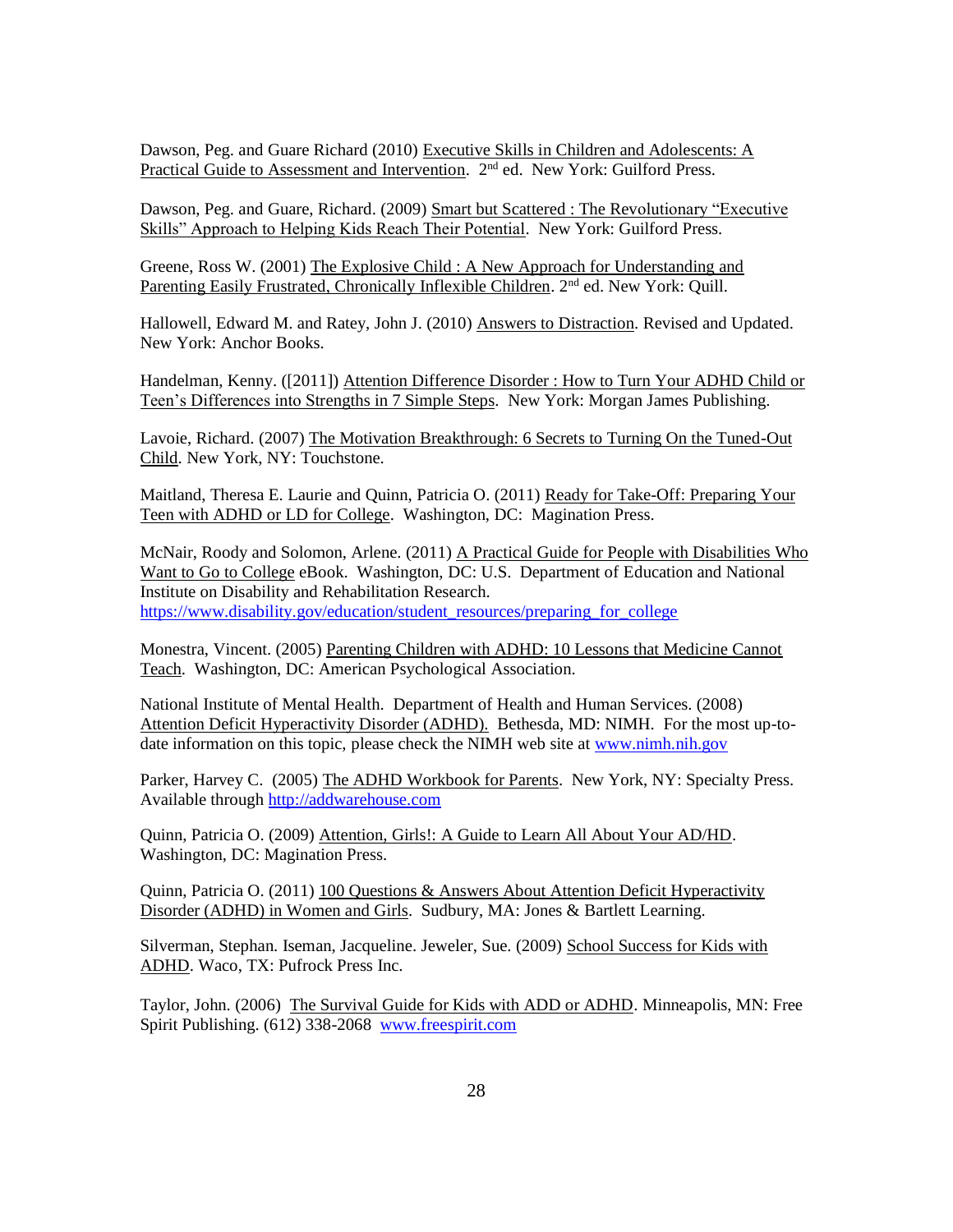U.S. Department of Education. (2008) Identifying and Treating Attention Deficit Hyperactivity Disorder: A Resource for School and Home. Washington, DC. [www.ed.gov/about/offices/list/osers/osep/products.html](http://www.ed.gov/about/offices/list/osers/osep/products.html)

U.S. Department of Education (2008) Teaching Children with Attention Deficit Hyperactivity Disorder: Instructional Strategies and Practices. Washington, DC. [www.ed.gov/about/offices/list/osers/osep/products.html](http://www.ed.gov/about/offices/list/osers/osep/products.html)

Warren, Paul, M.D. (2003) Marching to the Beat of a Different Drum: How to Recognize and Help Students with ADD/ADHD. [DVD with manual and workbooks]. Dallas, TX: Sampson Educational Resources. (800) 371-5248 [www.sampsoneducationalresources.com](http://www.sampsoneducationalresources.com/)

Zeigler Dendy, Chris A. (2006) CHADD Educator's Manual on Attention-Deficit/Hyperactivity Disorder (AD/HD): An In-depth Look from an Educational Perspective. Landover, MD: CHADD.

Zeigler Dendy, Chris A. (2006) Teenagers with ADD and ADHD: A Guide for Parents and Professionals. Bethesda, MD: Woodbine House.

### **Selected Materials on Special Education Law**

Ohio Department of Education. (2008) Operating Standards for Ohio Educational Agencies Serving Children with Disabilities. Columbus, OH. (877) 644-6338. [www.ode.state.oh.us](http://www.ode.state.oh.us/) [http://www.ode.state.oh.us/GD/Templates/Pages/ODE/ODEDetail.aspx?page=3&TopicRelationI](http://www.ode.state.oh.us/GD/Templates/Pages/ODE/ODEDetail.aspx?page=3&TopicRelationID=968&ContentID=28143&Content=93404) [D=968&ContentID=28143&Content=93404](http://www.ode.state.oh.us/GD/Templates/Pages/ODE/ODEDetail.aspx?page=3&TopicRelationID=968&ContentID=28143&Content=93404)

Ohio Department of Education (2010) Whose IDEA Is This? : A Parent's Guide to the Individuals with Disabilities Education Improvement Act of 2004 (IDEA) Columbus, OH: ODE, 2010. [www.ode.state.oh.us](http://www.ode.state.oh.us/) [http://www.ode.state.oh.us/GD/Templates/Pages/ODE/ODEDetail.aspx?page=3&TopicRelationI](http://www.ode.state.oh.us/GD/Templates/Pages/ODE/ODEDetail.aspx?page=3&TopicRelationID=968&ContentID=11128&Content=108185) [D=968&ContentID=11128&Content=108185](http://www.ode.state.oh.us/GD/Templates/Pages/ODE/ODEDetail.aspx?page=3&TopicRelationID=968&ContentID=11128&Content=108185)

Ordover, Eileen. (2001) Education Rights of Children with Disabilities: A Revised & Updated Primer for Advocates. Boston, MA: Center for Law and Education. (202) 986-3000 [www.cleweb.org](http://www.cleweb.org/)

Wright, Peter and Wright, Pamela. (2006) Wrightslaw: IDEA 2004: Parts A & B, with commentary, strategies, cross-references. Hartfield, VA: Harbor House Law Press, Inc. (877) 529-4332 [www.wrightslaw.com/store](http://www.wrightslaw.com/store)

Wright, Peter. Wright, Pamela. Heath Suzanne. (2006) Wrightslaw: No Child Left Behind. Hartfield, VA: Harbor House Law Press, Inc. (877) 529-4332. [www.wrightslaw.com/store](http://www.wrightslaw.com/store)

Wright, Peter and Wright, Pamela. (2007) Wrightslaw: Special Education Law. 2<sup>nd</sup> edition. Hartfield, VA: Harbor Law Press, Inc. (877) 529-4332. [www.wrightslaw.com/store](http://www.wrightslaw.com/store)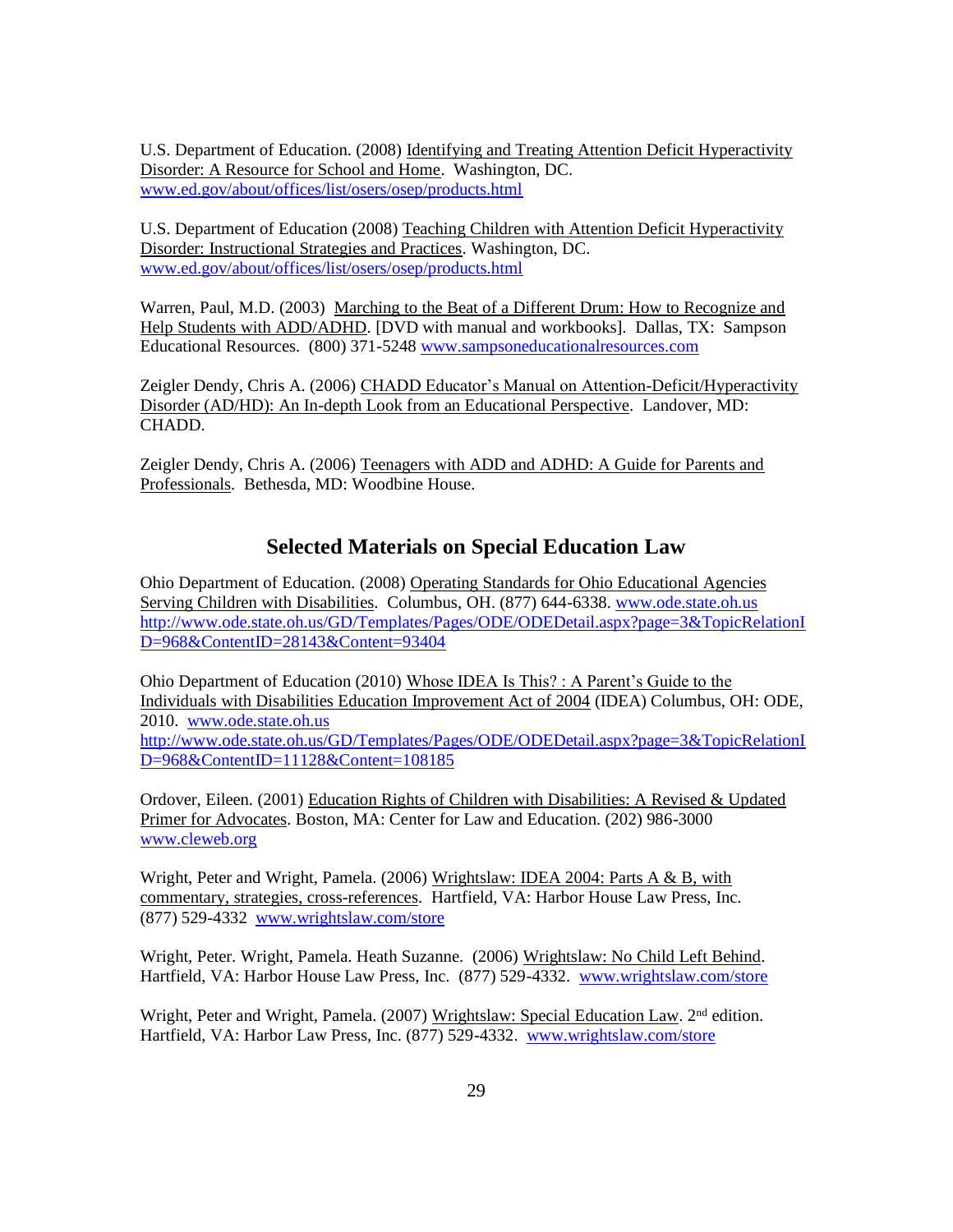## **Organizations**

A.D.D. WareHouse. [http://www.addwarehouse.com/shopsite\\_sc/store/html/index.html](http://www.addwarehouse.com/shopsite_sc/store/html/index.html)

Children and Adults with Attention Deficit/Hyperactivity Disorder (800) 233-4050 [www.chadd.org](http://www.chadd.org/)

National Resource Center on AD/HD: A Program of CHADD. [www.help4adhd.org](http://www.help4adhd.org/)

Ohio Coalition for the Education of Children with Disabilities. [www.ocecd.org](http://www.ocecd.org/)

Ohio Department of Education. [www.ode.state.oh.us](http://www.ode.state.oh.us/)

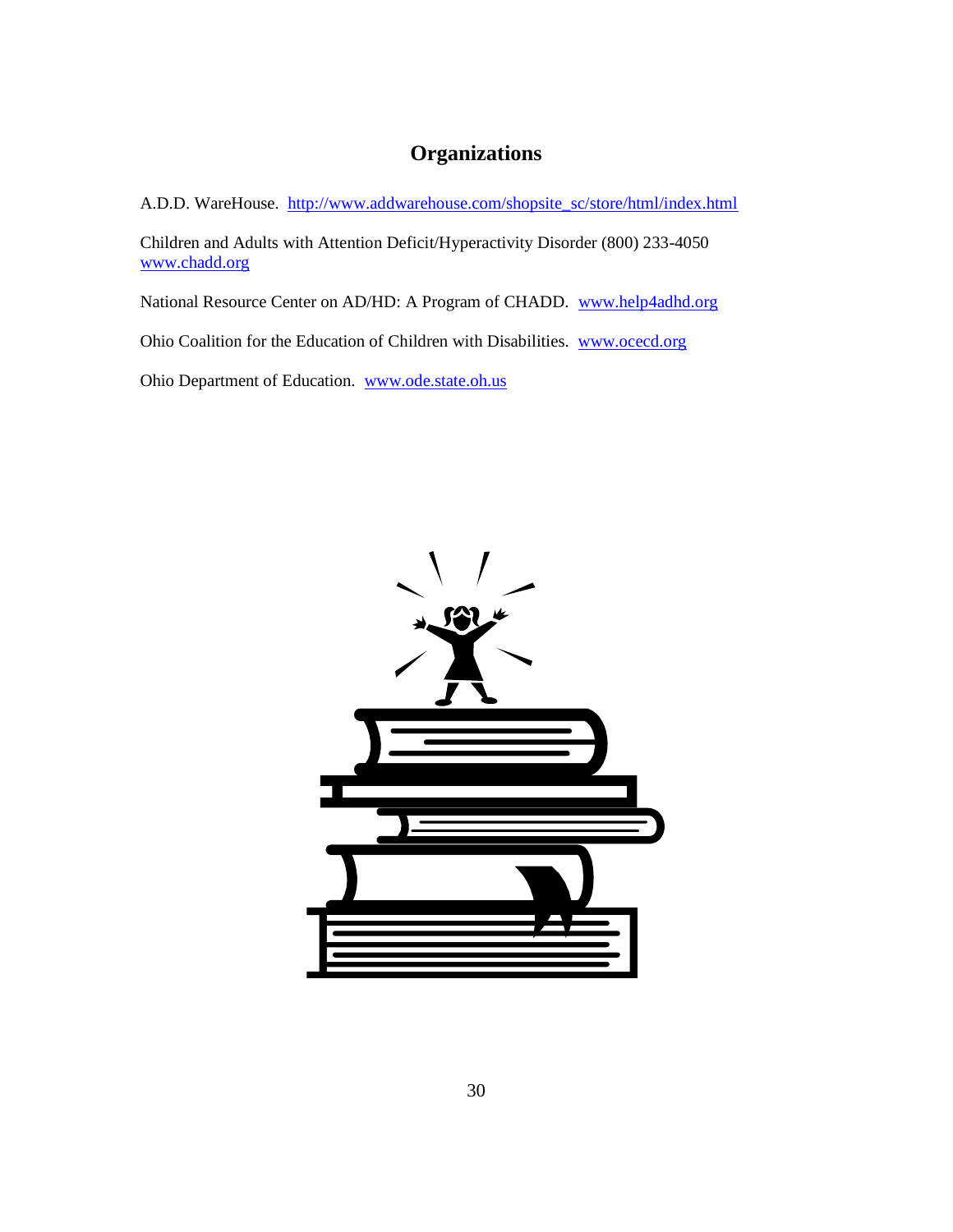# **NOTES**